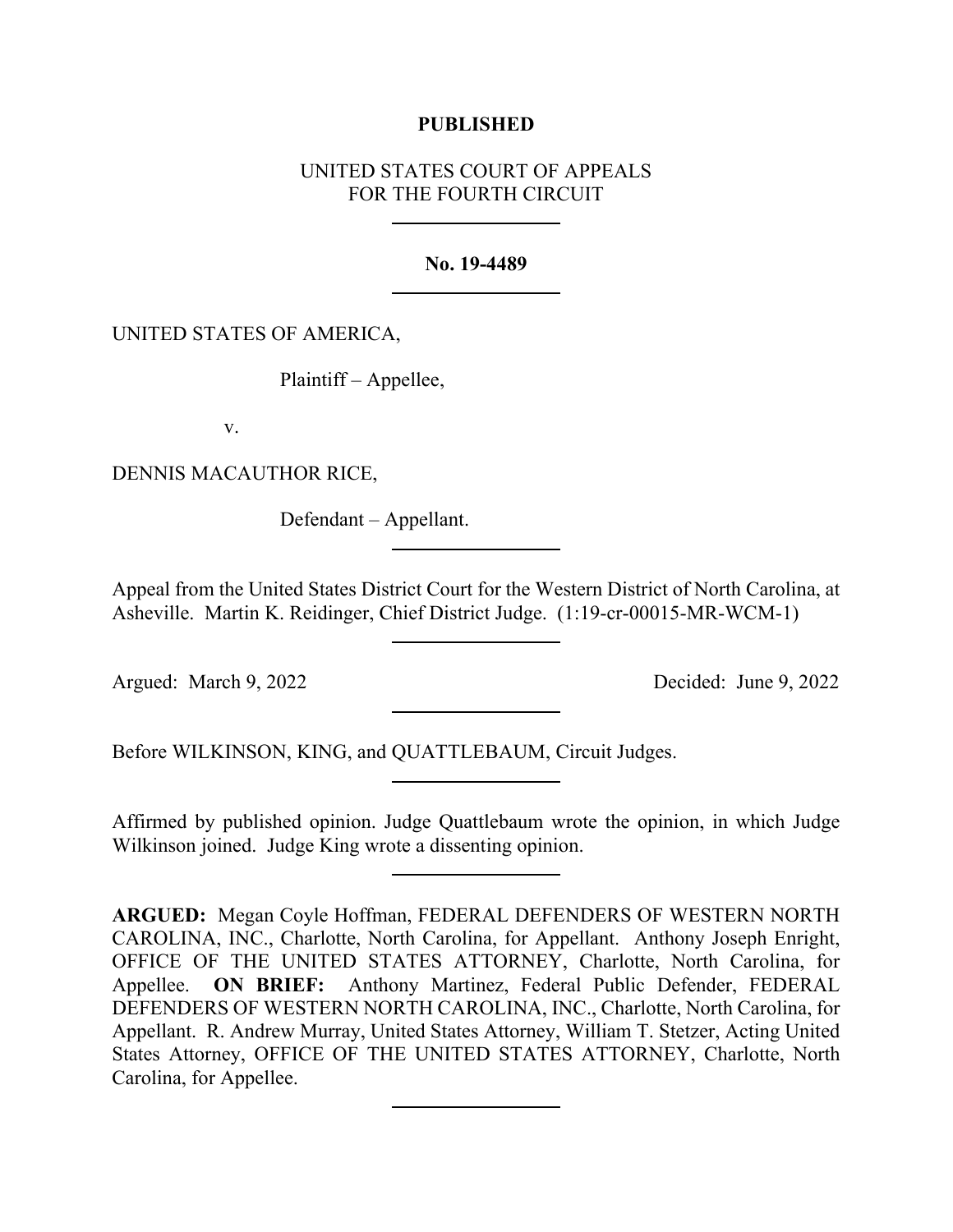#### QUATTLEBAUM, Circuit Judge:

We are asked to decide if the North Carolina crime of assault inflicting physical injury by strangulation is a "crime of violence." Ask any person on the street and they would say of course. In fact, they would likely question our common sense for asking such an obvious question. But we must resolve this issue using the "categorical approach," not common sense. Under that approach, we do not consider whether what Rice did was violent. It was, by the way. Instead, we consider how an assault inflicting physical injury by strangulation could have been committed in situations that have nothing to do with Rice. While that inquiry can lead to confounding results, here the common-sense answer is also the legally correct one. The North Carolina crime of assault inflicting physical injury by strangulation is a crime of violence under the categorical approach. Thus, we affirm the judgment of the district court.

I.

Dennis Macauthor Rice pled guilty to violating 18 U.S.C. § 922(g), which prohibits a felon from possessing a firearm. Prior to sentencing, the Probation Office prepared a Presentence Investigation Report ("PSR"). The PSR concluded that Rice's previous North Carolina conviction for felony assault inflicting physical injury by strangulation was a crime of violence that enhanced Rice's base offense level under the United States Sentencing Guidelines. Rice's prior conviction stemmed from an incident where he put "his hand around [a woman's] neck and squeez[ed]." J.A. 114.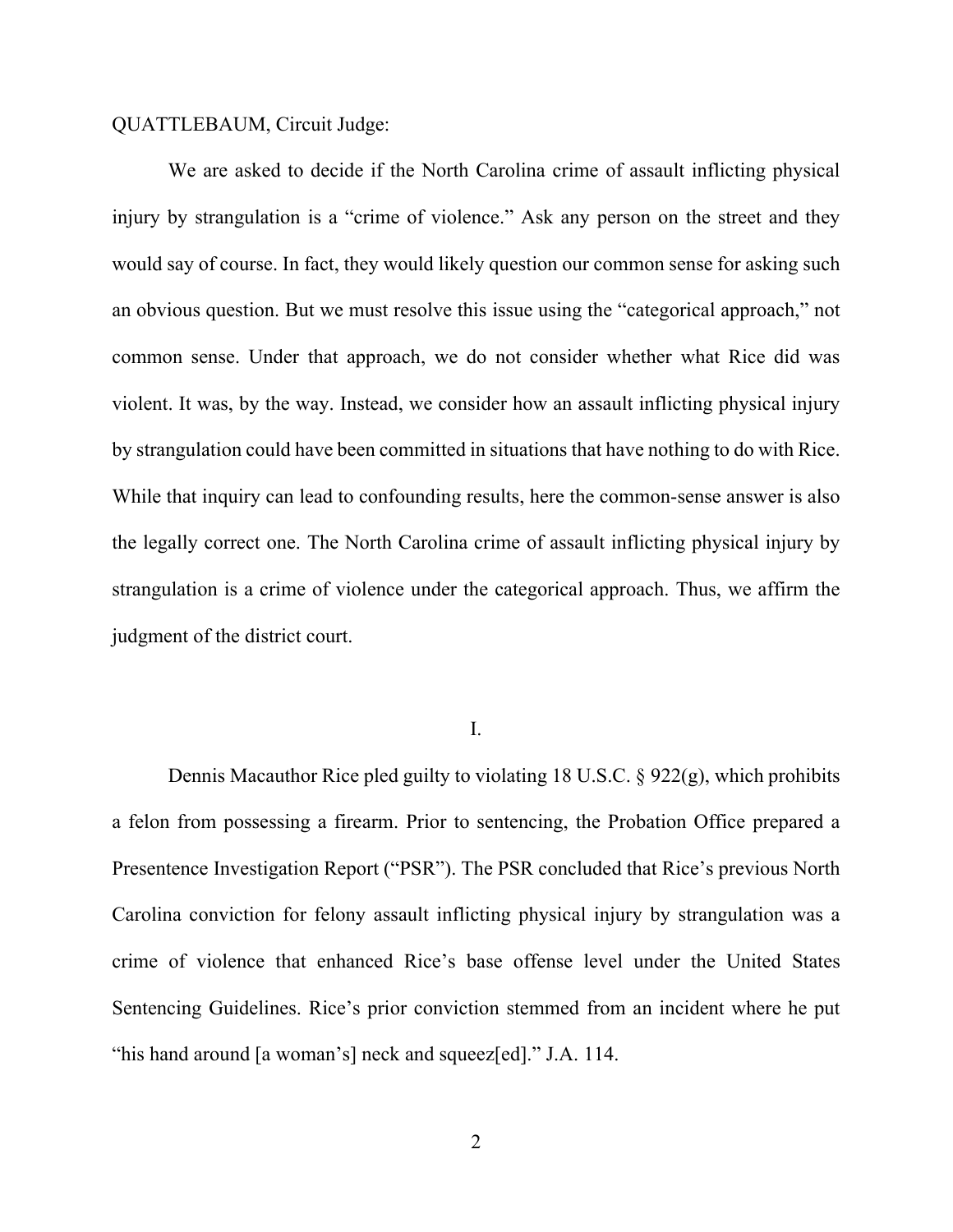Rice objected to the enhancement, arguing that assault by strangulation is not a crime of violence. Had Rice prevailed on his argument, his advisory guidelines range would have been 51 to 63 months. But the district court disagreed with Rice and imposed the enhancement, resulting in an advisory guidelines range of 77 to 96 months. The district court sentenced Rice to 77 months' imprisonment.

Rice timely appealed his sentence, and we have jurisdiction to review under 28 U.S.C. § 1291.

### II.

# A.

Section 2K2.1(a)(2) of the United States Sentencing Guidelines provides for an enhancement of a defendant's base offense level if he has two prior "felony convictions of either a crime of violence or a controlled substance offense."[1](#page-2-0) A crime of violence includes "any offense under . . . state law, punishable by imprisonment for a term exceeding one year, that . . . has as an element the use . . . of physical force against the person of another." USSG  $\S$  4B1.[2](#page-2-1)(a)(1).<sup>2</sup>

To determine whether a predicate offense is a crime of violence, we use the categorical approach. *United States v. Simmons*, 917 F.3d 312, 316 (4th Cir. 2019). An

<span id="page-2-0"></span><sup>&</sup>lt;sup>1</sup> Rice does not contest that a separate, prior conviction qualified as a controlled substance offense for calculating his base offense level.

<span id="page-2-1"></span><sup>&</sup>lt;sup>2</sup> The comments following  $\S 2K2.1$  provide that "crime of violence" carries the same meaning as it has in §  $4B1.2(a)(1)$ . USSG § 2K2.1 cmt. n.1.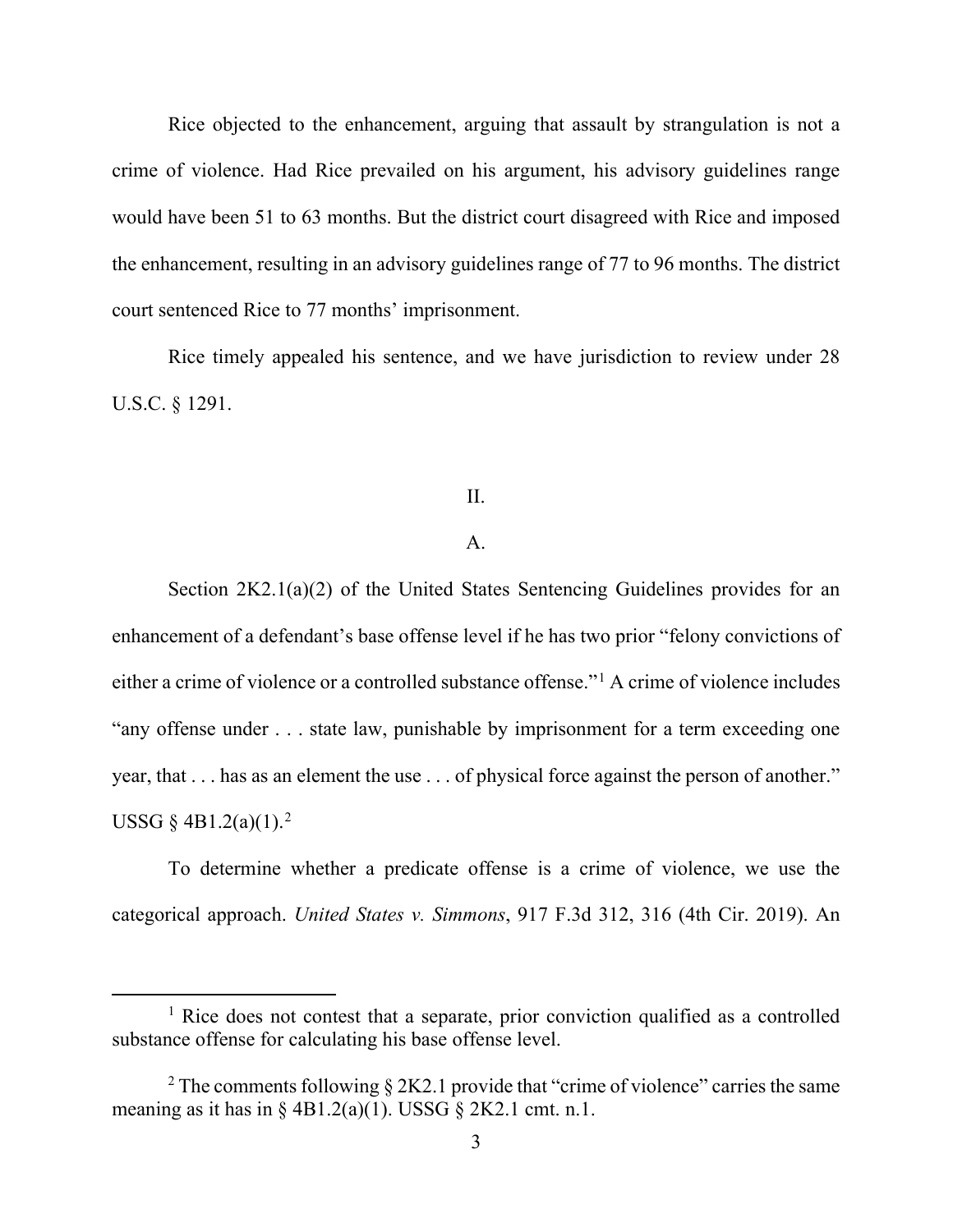offense "qualifies as a crime of violence if all of the conduct criminalized by the statute— 'including the most innocent conduct'—matches or is narrower than the Guidelines' definition of 'crime of violence.'" *United States v. Salmons*, 873 F.3d 446, 448 (4th Cir. 2017) (quoting *United States v. Diaz–Ibarra*, 522 F.3d 343, 348 (4th Cir. 2008)). But if the statutory language defining the offense does not match and is not narrower, then "the predicate offense . . . is overbroad and not a categorical match." *Id.* Our inquiry into the most innocent conduct, or "minimum conduct criminalized by the statute[,] is not an invitation to apply 'legal imagination' to the state offense; there must be 'a realistic probability, not a theoretical possibility, that the State would apply its statute to conduct that falls outside the generic definition of a crime.'" *Moncrieffe v. Holder*, 569 U.S. 184, 191 (2013).

One of the elements that a predicate crime must match is the mens rea element of a crime of violence. *Simmons*, 917 F.3d at 320–21. A predicate offense must require proof of a mens rea more culpable than recklessness and negligence to qualify as a crime of violence. *Borden v. United States*, 141 S. Ct. 1817, 1824–25 (2021) (plurality opinion) (reasoning that crimes committed with only a reckless state of mind are not crimes of violence because "[t]he phrase 'against another,' when modifying the 'use of force,' demands that the perpetrator direct his action at, or target, another individual," and "[r]eckless conduct is not aimed in that prescribed manner"); *id.* at 1835 (Thomas, J., concurring) (reasoning that "a crime that can be committed through mere recklessness does not have as an element the 'use of physical force' because that phrase has a well-understood meaning applying only to intentional acts designed to cause harm" (citation omitted)); *see*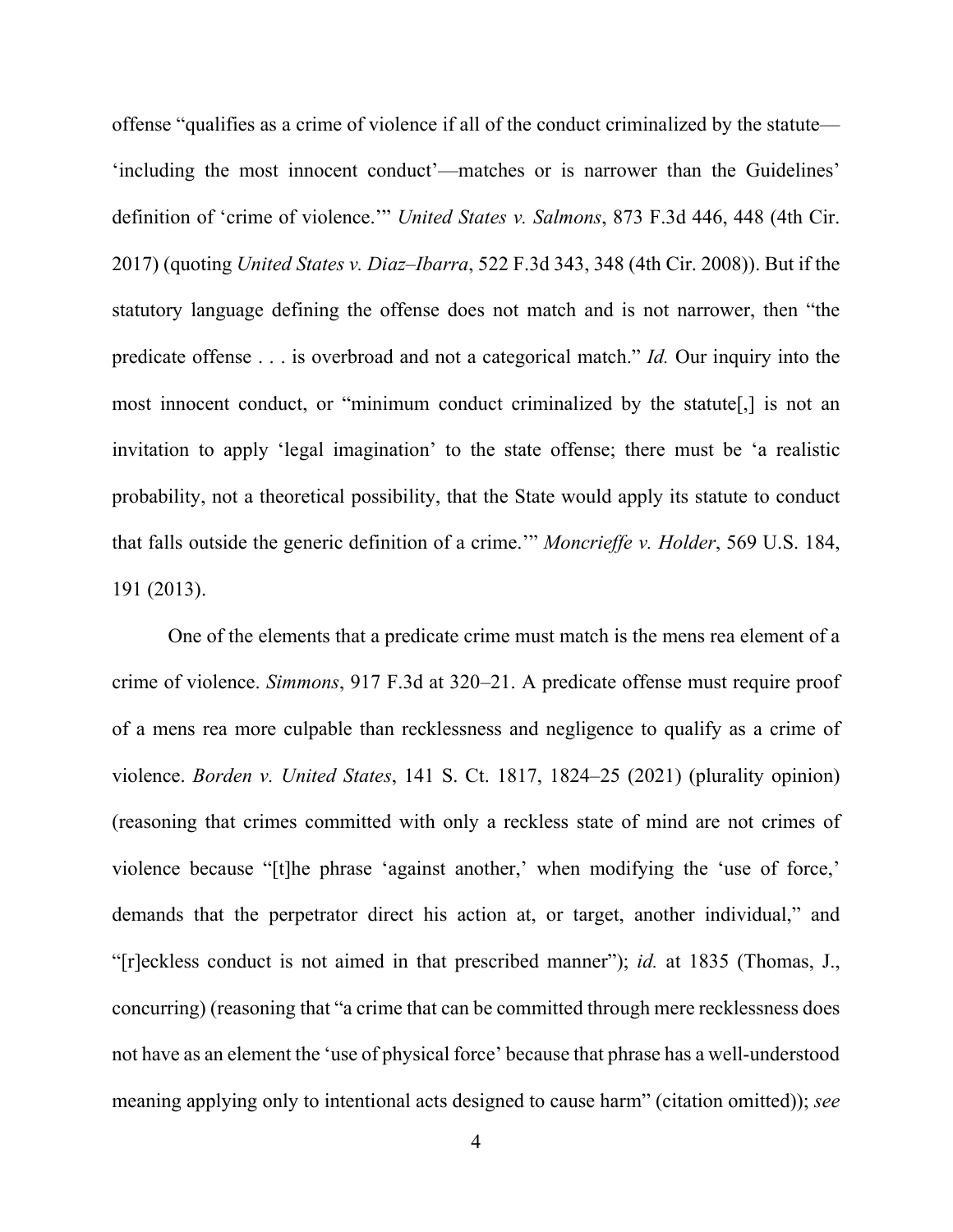*also Leocal v. Ashcroft*, 543 U.S. 1, 11 (2004) (holding that a crime requiring only a negligent state of mind is not a crime of violence).

Rice argues that assault by strangulation is not a crime of violence because it can be committed with a mens rea of culpable negligence.<sup>[3](#page-4-0)</sup> In making this argument, he relies on *State v. Jones*, 538 S.E.2d 917 (N.C. 2000). There, the North Carolina Supreme Court held that, with respect to North Carolina assault, "actual intent" may be implied from proof of "culpable or criminal negligence." *Id*. at 923. And likewise in *United States v. Vinson*, 805 F.3d 120 (4th Cir. 2015), citing *Jones*, we explained that "North Carolina case law establishes that the defendant must act intentionally to be guilty of assault," but in practice that requisite intent can be established through proof of culpable negligence. 805 F.3d at 125–26. In other words, although North Carolina provides that the mens rea required is intent, only culpable negligence is required.

If Rice's prior offense was run of the mill "assault," as criminalized under N.C. Gen. Stat. 14-33(c), he would have a point. But it is not. Our question here is about assault by strangulation. Therefore, neither *Jones* nor *Vinson* controls our inquiry.

What's more, we have held that an additional element contained in a North Carolina assault crime can satisfy the requisite mens rea required for a crime of violence. *See United States v. Townsend*, 886 F.3d 441, 445–47 (4th Cir. 2018). In *Townsend*, we addressed whether the North Carolina crime of assault with a deadly weapon with intent to kill inflicting serious injury was a crime of violence. *Id.* at 444. We rejected the appellant's

<span id="page-4-0"></span><sup>&</sup>lt;sup>3</sup> We review de novo whether a predicate offense is a "crime of violence" under the Sentencing Guidelines. *Simmons*, 917 F.3d at 316.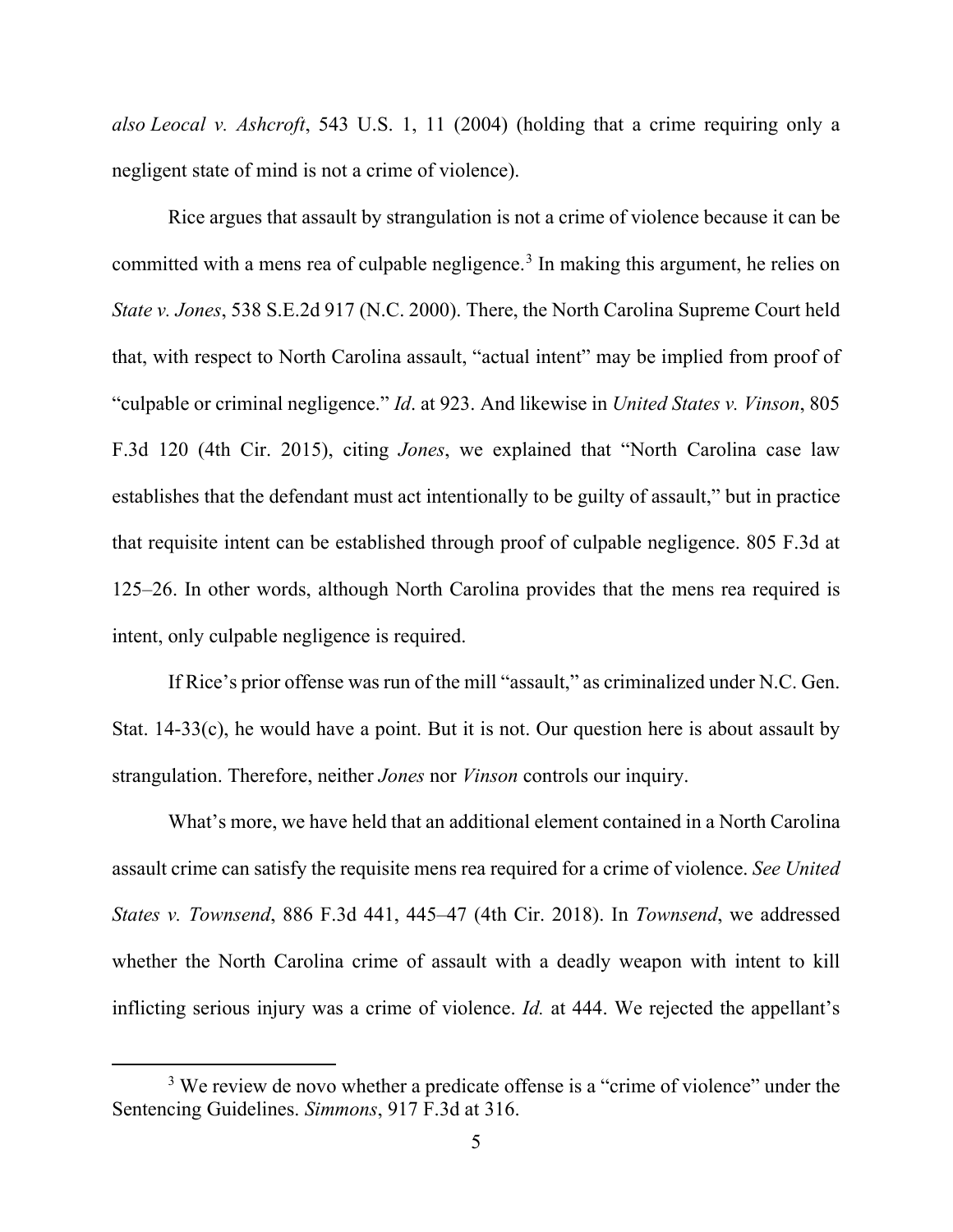argument, which relied on *Vinson*, that all assaults in North Carolina required merely proof of culpable negligence, because the specific assault in *Townsend* required proof of the additional element of a specific intent to kill. *Id.* at 446–47. *Townsend* thus provides that where a North Carolina assault offense contains an additional element satisfying the requisite mens rea, that element may qualify the offense as a crime of violence.

### B.

Besides the element of assault, the crime of assault by strangulation contains two additional elements: (1) inflicting physical injury and (2) by strangulation. We must decide if these additional elements require a purposeful, knowing or intentional state of mind. If either does, then assault by strangulation is a crime of violence.

### 1.

To answer this question of what intent is required by the crime assault by strangulation, we first examine whether North Carolina law expressly states that assault by strangulation can be committed negligently or recklessly. *See Johnson v. United States*, 559 U.S. 133, 138 (2010) (providing that federal courts are bound by a state high court's interpretation of "state law, including its determination of the elements" of a crime). North Carolina General Statute  $\S 14-32.4(b)$  $\S 14-32.4(b)$  $\S 14-32.4(b)$ ,<sup>4</sup> which criminalizes assault by strangulation, does not specify a mens rea, nor has the North Carolina Supreme Court provided what state of mind the crime requires. But the North Carolina Court of Appeals, in *State v. Lanford*, 736

<span id="page-5-0"></span><sup>4</sup> "Unless the conduct is covered under some other provision of law providing greater punishment, any person who assaults another person and inflicts physical injury by strangulation is guilty of a Class H felony." N.C. Gen. Stat. § 14-32.4(b).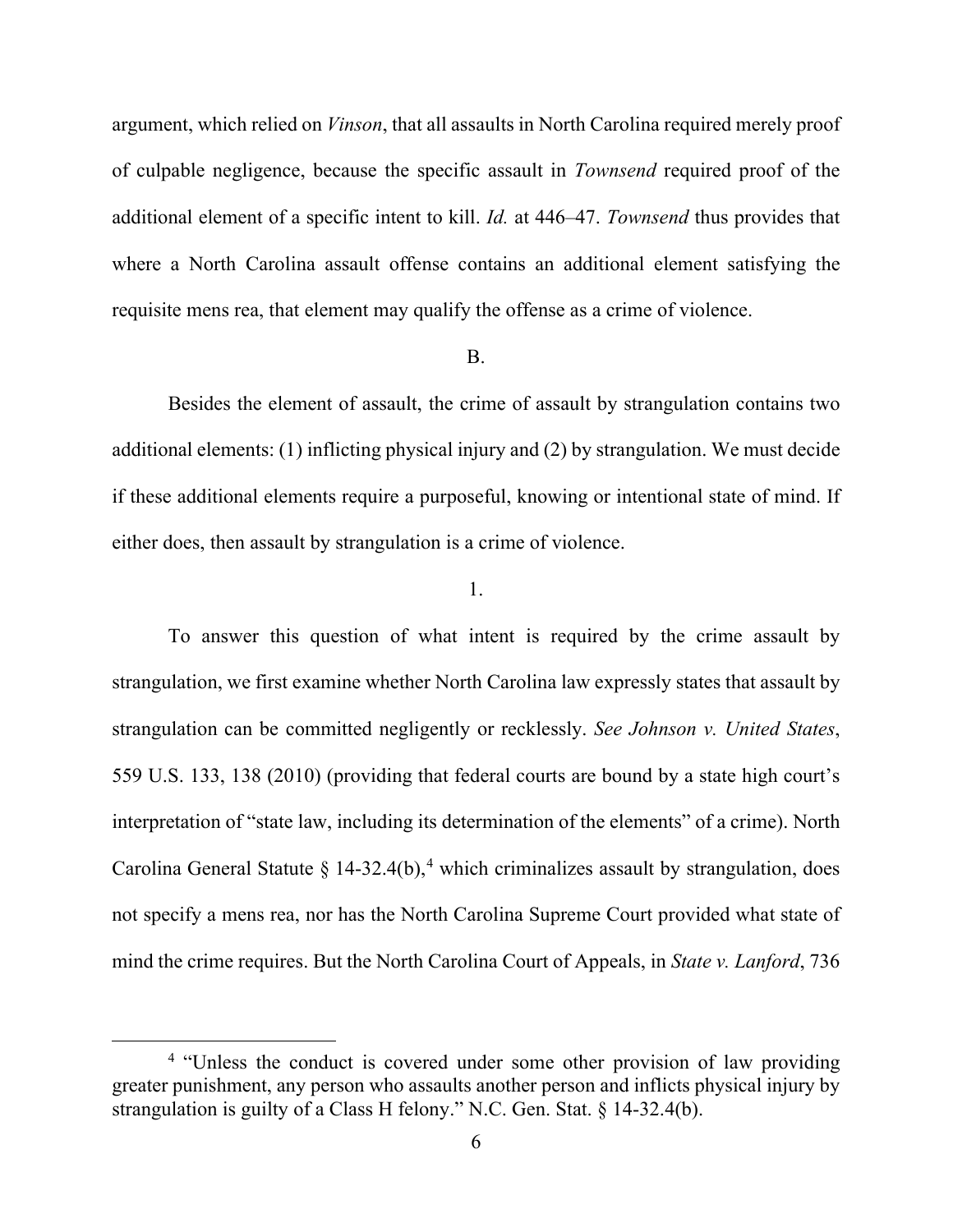S.E.2d 619 (N.C. Ct. App. 2013), provides some guidance. There, the court reviewed a defendant's challenge that there was insufficient evidence to support his conviction for assault by strangulation. *Id.* at 624. The defendant argued that the evidence presented only showed that he had placed his hands on the victim's head, neck, nose and mouth but had not applied force to the victim's trachea. *Id.* In rejecting the defendant's challenge, the court expounded upon the meaning of strangulation. It noted that it had previously approved a jury instruction on strangulation, defining it "as a form of asphyxia characterized by closure of the blood vessels and/or air passages of the neck as a result of external pressure on the neck brought about by hanging, ligat[ure] or the manual assertion of pressure." *Id.* at 624 (quoting *State v. Braxton*, 643 S.E.2d 637, 642 (N.C. Ct. App. 2007)). Quoting Webster's Ninth New Collegiate Dictionary, the court provided other possible definitions of strangulation, including "the action or process of strangling or strangulating," "the state of being strangled or strangulated" and "excessive or pathological constriction or compression of a bodily tube (as a blood vessel or a loop of intestine) that interrupts its ability to act as a passage." *Id.* (emphasis omitted). As for "strangle," the court noted that it meant "to choke to death by compressing the throat with something (as a hand or rope)" and "to obstruct seriously or fatally the normal breathing of." *Id.* at 624–25 (emphasis omitted).

*Lanford* suggests that strangulation requires intentional or purposeful conduct. Hanging, ligature and the manual assertion of pressure—the forms of strangulation specifically discussed—by their nature, require intentional conduct. *See id.* at 624. Take "hanging." Black's Law Dictionary defines it as "[t]he act of carrying out an execution by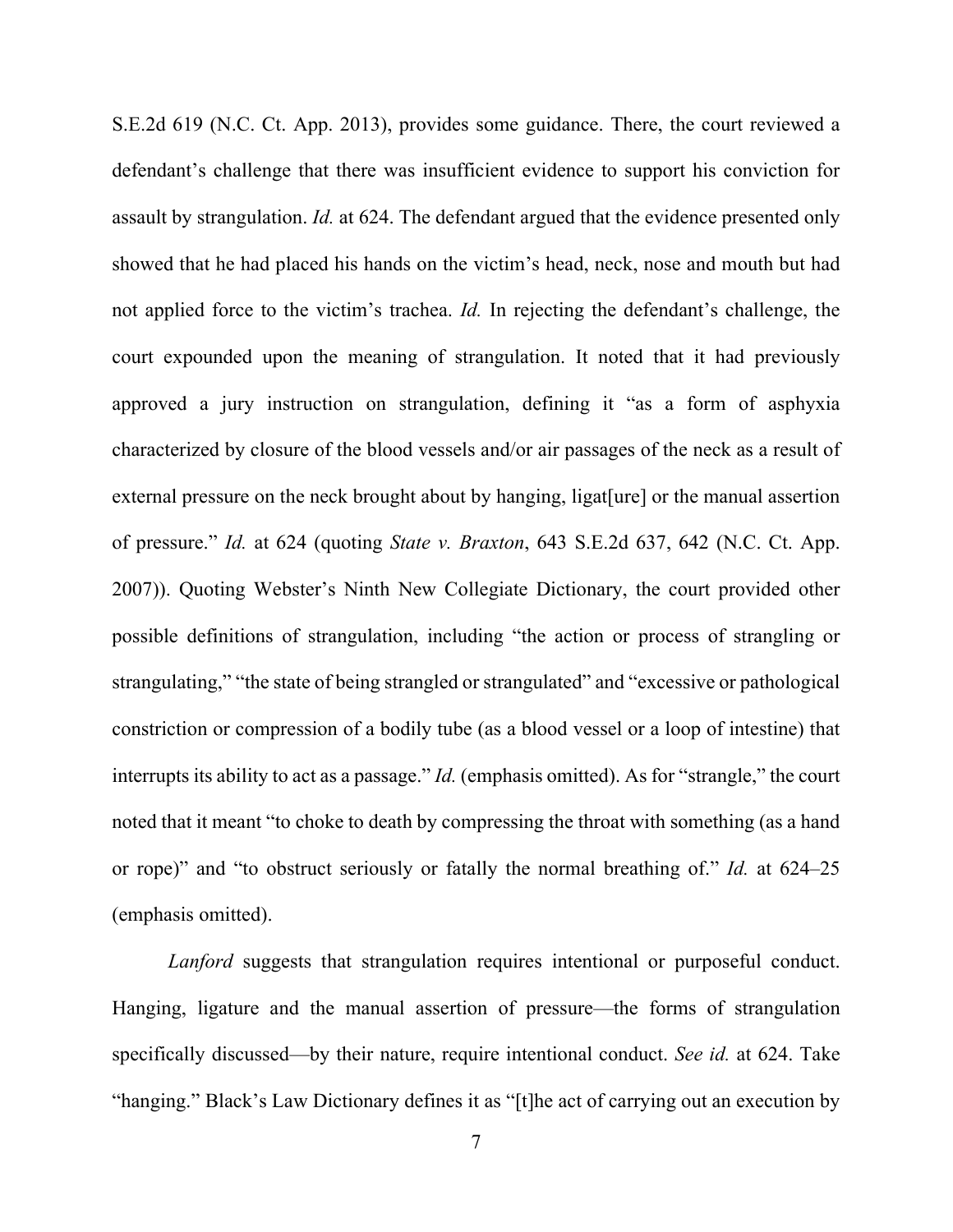suspending the person above the ground by a rope around the person's neck." *Hanging*, Black's Law Dictionary (8th ed. 2004). It is hard to imagine how someone could unintentionally suspend another from the ground by a rope, looped around the person's neck. Or how about "ligature" or its verb form "ligate"? "Ligate" means "[t]o bind with a ligature or bandage." *Ligate*, The Compact Edition of the Oxford English Dictionary (1971). "Ligature" is "[a]nything used in binding or tying" or "[t]he action of tying." *Ligature*, The Compact Edition of the Oxford English Dictionary (1971). Using an instrument, or ligature, to tie or bind someone, such that they suffer asphyxiation, cannot be accomplished by accident.<sup>[5](#page-7-0)</sup> Last, consider "manual strangulation." For it, we need not resort to a dictionary since North Carolina's Supreme Court has provided that "[m]anual strangulation, by its very nature, may require a continued murderous effort on the part of the assailant for a period of up to four to five minutes." *State v. Artis*, 384 S.E.2d 470, 493 (N.C. 1989), *opinion vacated on other grounds*, *Artis v. North Carolina*, 494 U.S. 1023 (1990). All three types of conduct the *Lanford* court considered as examples of strangulation show, by their definitions, that they could not be accomplished absent an intentional, knowing or purposeful state of mind. And while *Lanford* does not limit

<span id="page-7-0"></span><sup>&</sup>lt;sup>5</sup> While perhaps not commonly used in everyday parlance, the word "ligature" may remind readers of a literary classic. In Jonathan Swift's *Gulliver's Travels*, Gulliver wakes up to find that the Lilliputians have fastened his arms and legs to the ground. He "likewise felt several slender ligatures across [his] body, from [his] arm-pits to [his] thighs." Jonathan Swift, Gulliver's Travels 8 (Rand McNally ed., 1912) (1726). As the Lilliputians' use of ligatures was plainly intentional and purposeful, even *Gulliver's Travels* supports our conclusion.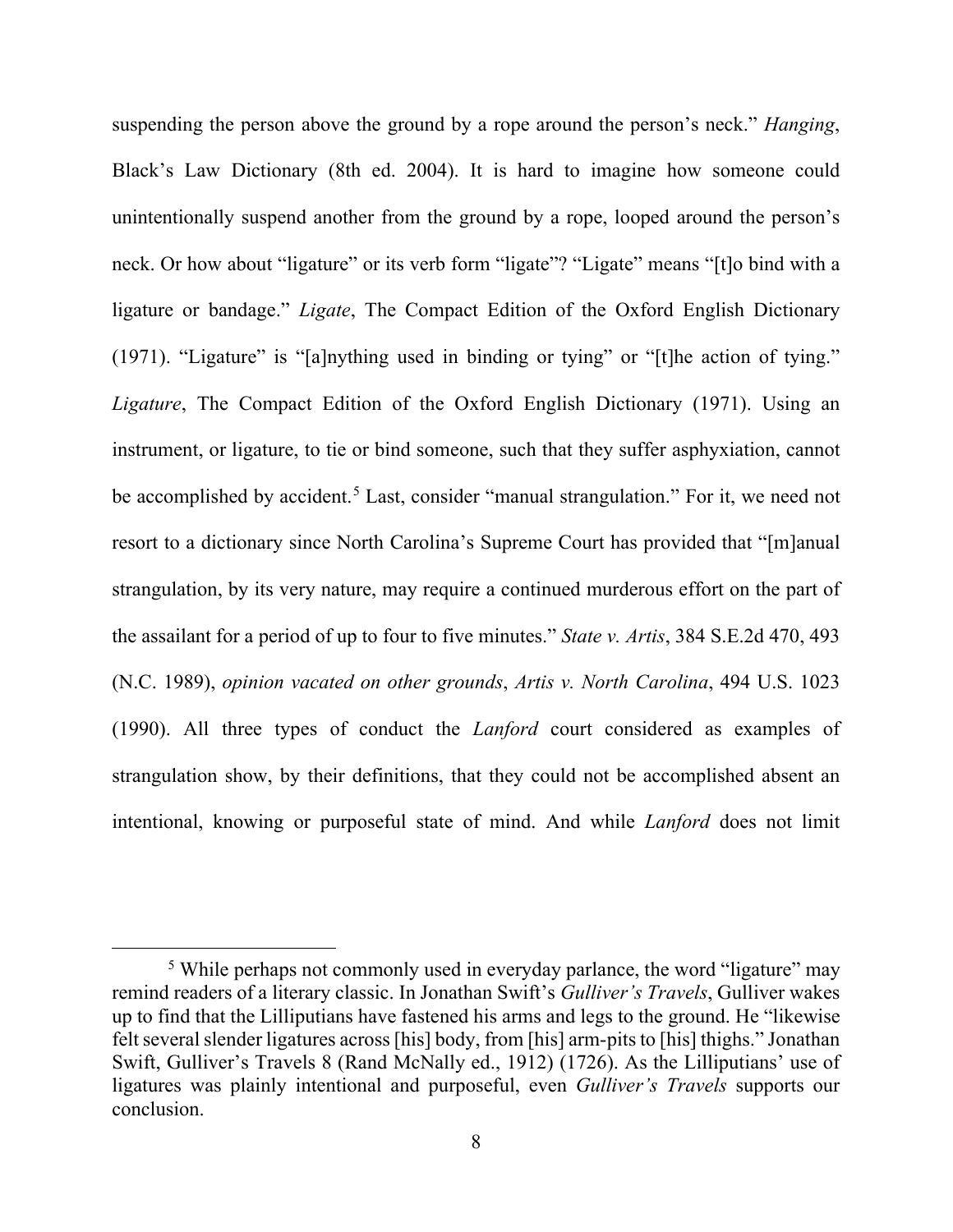strangulation to hanging, ligature and manual strangulation, the other definitions of strangulation it describes do not suggest one could strangle another without intent.

In sum, even if not expressly stated, North Carolina law suggests that assault by strangulation requires intentional conduct.

# 2.

We next consider the meaning of strangulation "to a person of ordinary intelligence." *See State v. Wiggins*, 158 S.E.2d 37, 42 (N.C. 1967) (requiring North Carolina statutes to be construed giving words their "ordinary meaning"); *see also* Antonin Scalia & Bryan A. Garner, *Reading Law: The Interpretation of Legal Texts* 69 (2012). No ordinary person would say that a person could strangle another without a purposeful, knowing or intentional state of mind. Implicit in the act of strangulation is the understanding that a perpetrator uses his or her hands, or a tool or other instrument, and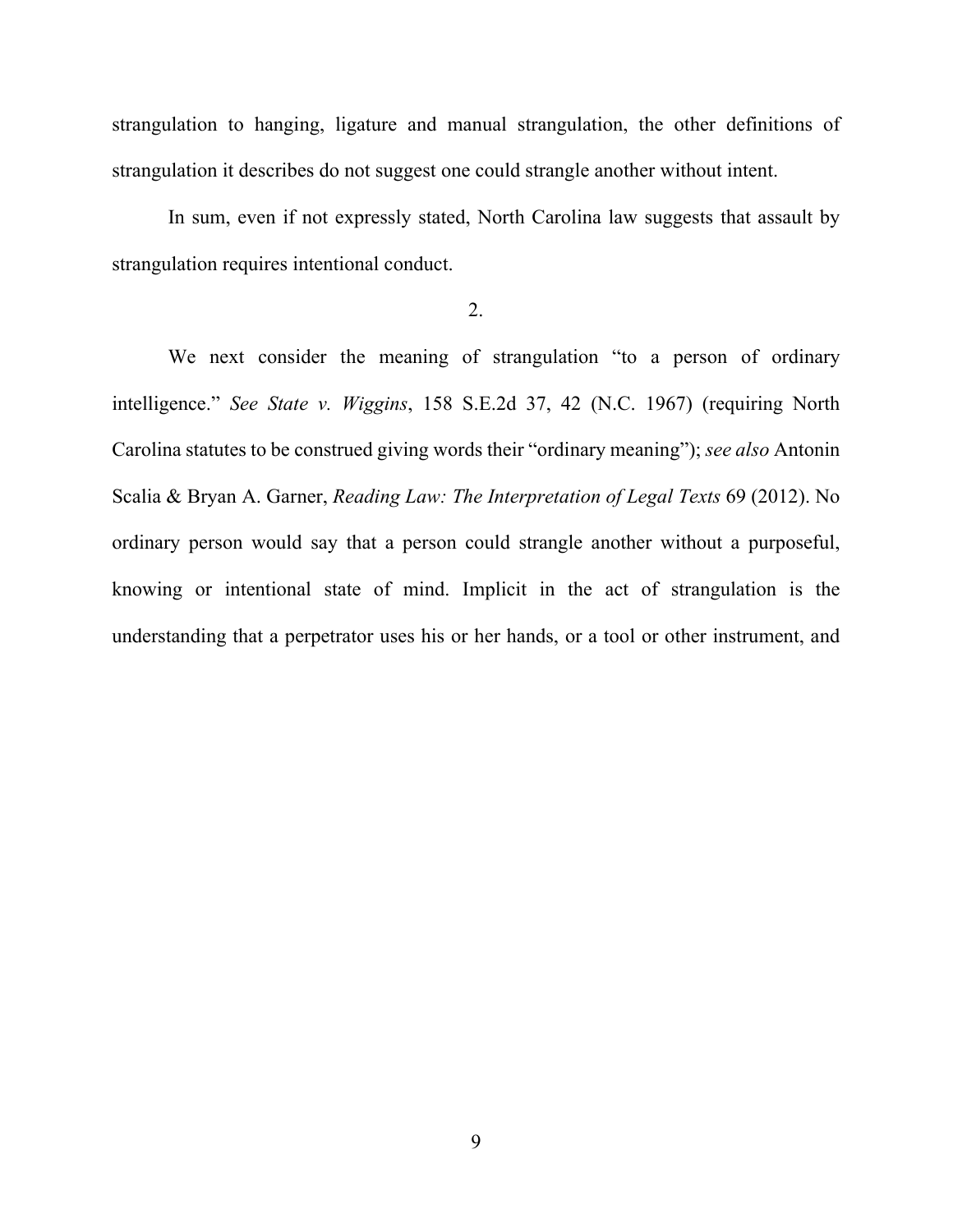wraps them around or applies pressure to a victim to obstruct their breathing. A person cannot commit the act of strangling without knowing or intending it.<sup>[6](#page-9-0)</sup>

<span id="page-9-0"></span><sup>6</sup> An emerging tool of statutory construction, *corpus linguistics*, leads to the same result. "Corpus linguistics is the study of language (linguistics) through systematic analysis of data derived from large databases of naturally occurring language (*corpora*, the plural of *corpus*, a body of language)." Thomas R. Lee & James C. Phillips, *Data-Driven Originalism*, 167 U. Pa. L. Rev. 261, 289 (2019). While the name may sound complicated, utilizing the tool is not. Put simply, corpus linguistics allows lawyers or judges to search online databases that contain words and phrases within a specific population during a given time period. The uses can then be reviewed one by one, in their context, to determine the meaning of a word or phrase. And when the uses are reviewed as a whole, a broad picture of how a word or phrase was customarily used and understood during a specific time period can emerge. Although relatively new, corpus linguistics is gaining traction as an interpretive tool. *See e.g., Wilson v. Safelite Group, Inc.*, 930 F.3d 429, 439 (6th Cir. 2019) (Thapar, J., concurring in part and in the judgment); *State v. Rasabout*, 356 P.3d 1258, 1279–82 (Utah 2015) (Lee, A.C.J., concurring in part and in the judgment). Hopefully, this trend will continue.

Because this is a criminal statute, the way ordinary speakers of English would understand the language of the law is particularly important. *See McBoyle v. United States*, 283 U.S. 25, 27 (1931) ("[I]t is reasonable that a fair warning should be given to the world[,] in language that the common world will understand, of what the law intends to do if a certain line is passed."). For this reason, the Corpus of Contemporary American English, which contains documents an ordinary speaker of English would interact with regularly—magazine articles, newspapers, books, etc.—is an appropriate database to search. A search of that database for the use of "strangulation" from 1990 to 2004, the year North Carolina passed § 14-32.4(b), yielded 294 hits. A review of each of those hits revealed that all uses of strangulation, in the context of a person strangling someone else, where the strangler's state of mind could be determined, involved intentional or purposeful action. For example, one use described an investigation into a homicide, where the cause of death was determined to be "[a]sphyxiation caused by manual strangulation," where the "[k]iller [was] on top, [and] used both hands." In another example, a killer described his "first barehanded strangulation" with nostalgia. To be fair, the uses of strangulation did not explicitly state that the strangulation was intentional, purposeful or knowing. But a review of the context surrounding use of the word makes clear that the strangulation was intentional, knowing or purposeful, or at least that it was not reckless or negligent. A small percentage of uses pertained to the risks of consumer products as opposed to an individual doing the strangling. Importantly, however, there were no examples of an individual strangling another person in a way that stated or implied the strangulation was negligent or reckless. In addition, for completeness, searches of several variations of "strangulation"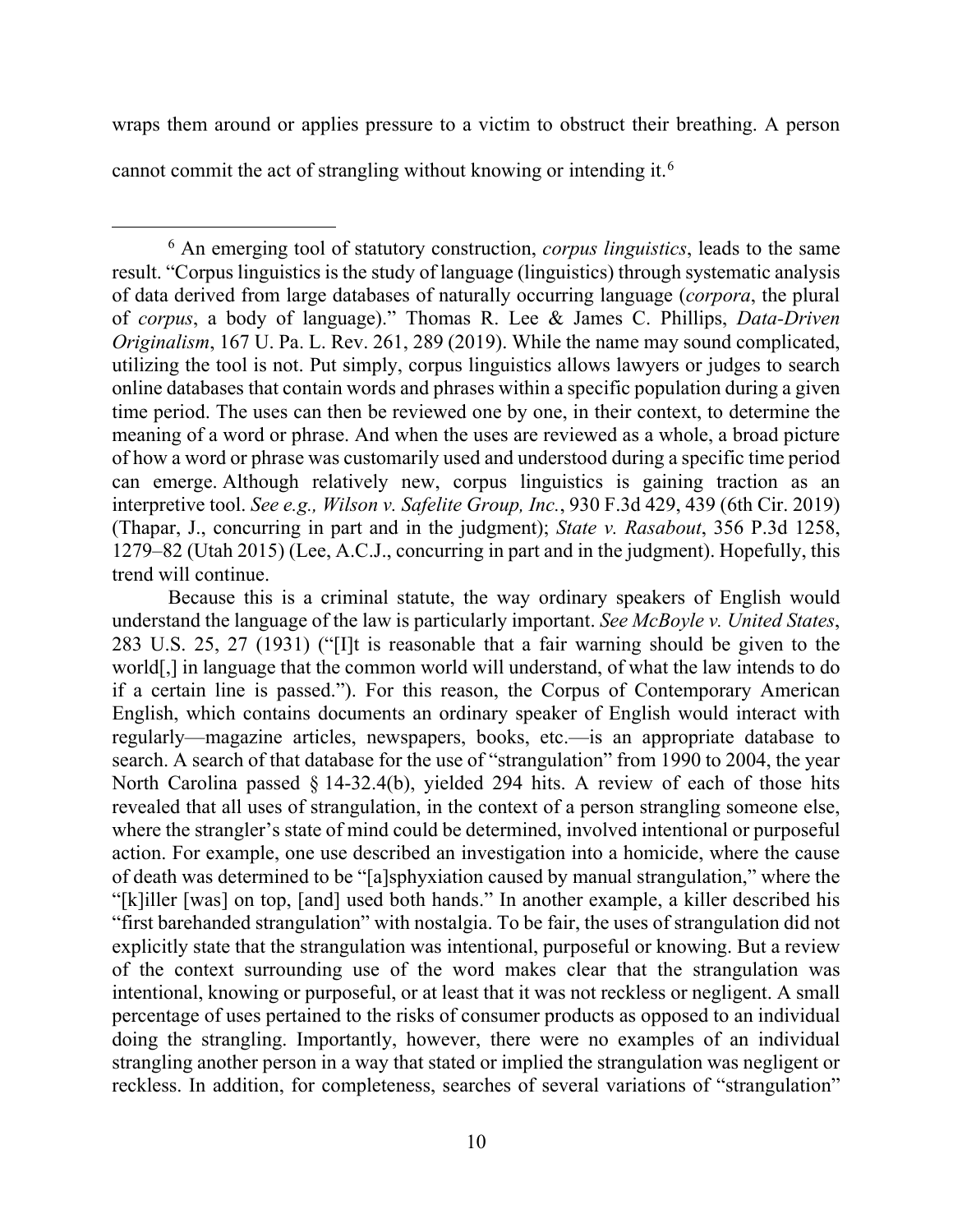Decisions from North Carolina support our conclusion. Rice cannot point to a single case where North Carolina obtained, or much less sought, a conviction for assault by strangulation where the defendant did not knowingly, purposefully or intentionally strangle their victim. If one could commit assault by strangulation in North Carolina with a reckless or culpably negligent state of mind, it is odd that, in the nearly eighteen years since the crime has been on the books, there has not been a single case involving the prosecution of a defendant for acts suggesting a reckless or culpably negligent state of mind.

In contrast, there are many cases where a defendant was prosecuted for assault by strangulation and the facts suggested a purposeful, knowing or intentional state of mind. *See, e.g., State v. Prince*, 805 S.E.2d 304, 306 (N.C. Ct. App. 2017) (describing a defendant "wrapp[ing] his arm around [a minor's] neck and chok[ing] him, such that [he] was unable to 'really breathe' and he was 'gasping for air'"); *State v. Lowery*, 743 S.E.2d 696, 698 (N.C. Ct. App. 2013) (describing a defendant pushing a victim to the ground before getting on top of her and "strangl[ing] her with his hands" such that she "couldn't breathe for a while"); *State v. Williams*, 689 S.E.2d 412, 415 (N.C. Ct. App. 2009) (describing a defendant putting his foot on a victim's neck and pressing down with his weight). In fact, by our count there are at least nineteen of these cases that have proceeded to an appeal, even though there are likely many more that were not appealed.

were conducted. Those searches produced the same results. Thus, corpus linguistics supports the conclusion that the ordinary public meaning of strangulation at the time North Carolina passed § 14-32.4(b) involved intentional conduct.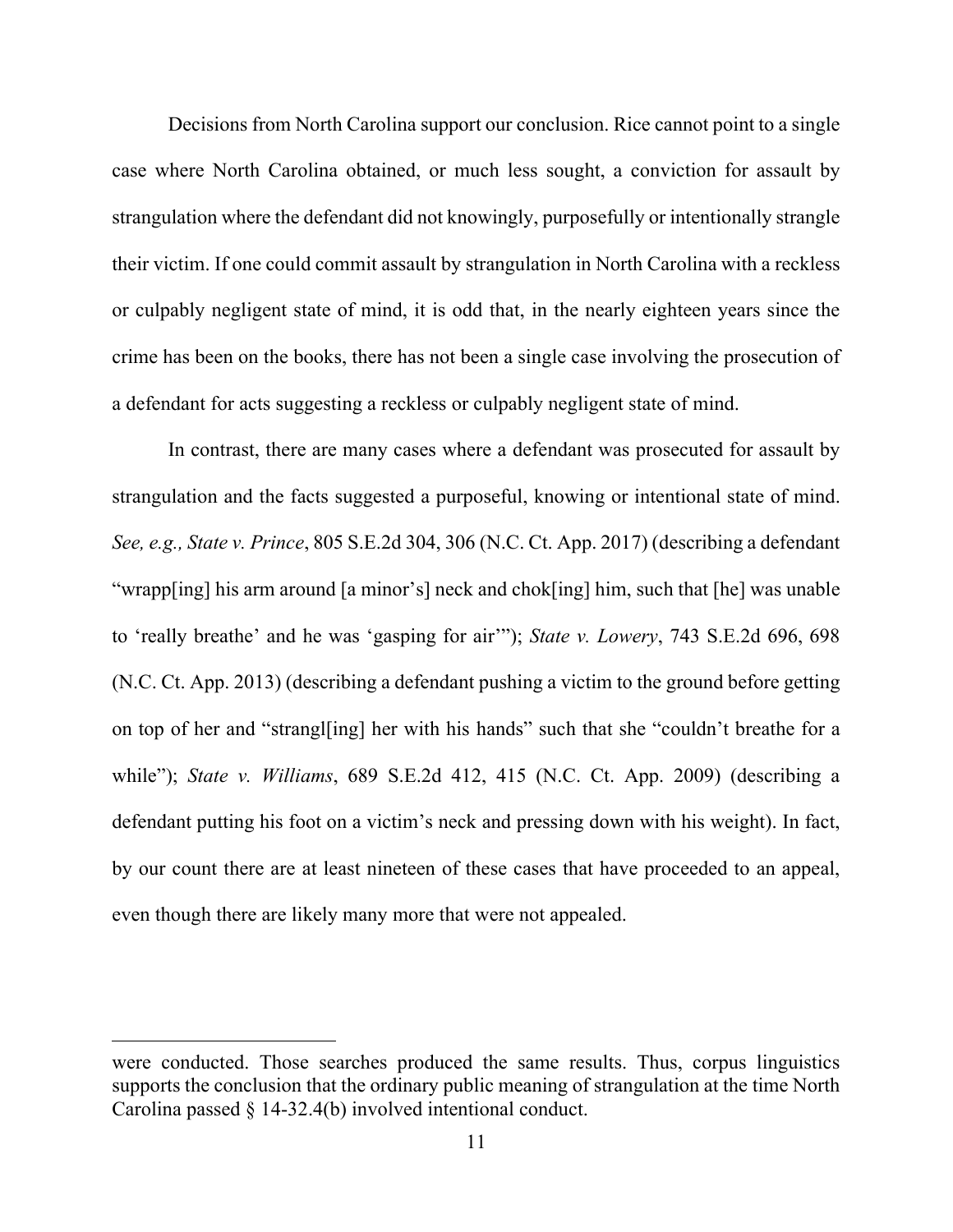Likewise, North Carolina's pattern jury instructions regarding assault by strangulation suggest intent is required. They provide:

For you to find the defendant guilty of this offense, the State must prove two things beyond a reasonable doubt: First, that the defendant assaulted the victim by intentionally (and without justification or excuse) strangling the victim. And second, that the defendant inflicted physical injury upon the victim.

N.C.P.I. Crim. 208.61 (emphasis omitted) (footnotes omitted). While these instructions are not North Carolina law, and thus are not dispositive on our issue, they constitute additional evidence that § 14-32.4(b) cannot be committed without intentional conduct. *See United States v. Allred*, 942 F.3d 641, 650 (4th Cir. 2019).

Although our focus up to this point has been on the element "by strangulation," the other additional element—"inflicting physical injury"—confirms our conclusion that assault by strangulation cannot be committed without an intentional, knowing or purposeful state of mind. In a separate statute criminalizing child abuse, the North Carolina Court of Appeals interpreted the word "inflict" as used in that statute: "The word 'inflict' means to lay on or impose . . . . Thus, to violate the statute, an intentional, rather than accidental, act causing physical injury is required." *State v. Young*, 312 S.E.2d 665, 668 (N.C. Ct. App. 1984) (citing 43 C.J.S. *Inflict* p. 707 (1978)), *overruled by State v. Phillips*, 399 S.E.2d 293, 303 (N.C. 1991) (recognizing that *State v. Campbell*, 340 S.E.2d 474 (1986) overruled *Young*'s conclusion that a defendant must have also intentionally caused the injury, not just acted intentionally). The conclusion the *Young* court made—that "inflict" requires an intentional state of mind—was left undisturbed by *Campbell*, and rightfully so. Strangulation by itself requires an intentional, knowing or purposeful state of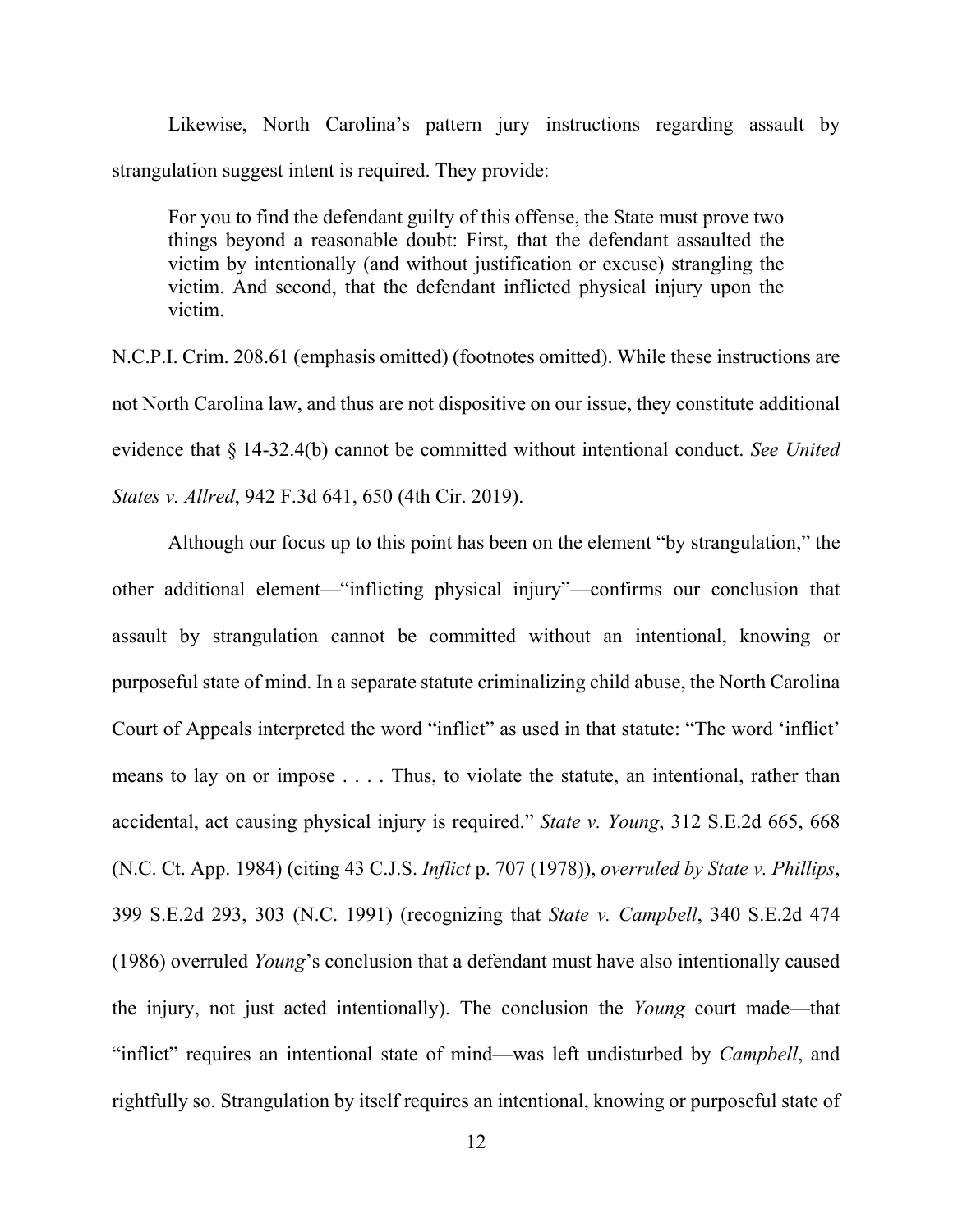mind, and to add that strangulation was *inflicted* by someone leaves no doubt. Strangulation is not the result of a negligent or reckless act, but it is imposed upon someone through intentional, knowing or purposeful conduct.

3.

Rice makes several arguments against our conclusion. First, he argues the categorical approach does not require reported cases involving prosecution of assault by strangulation based on negligence or recklessness. Instead, he insists the proper inquiry is what North Carolina could punish under the statute, not what it does punish. On that general principle, he is correct. Indeed, our recent decision in *United States v. Proctor*, 28 F.4th 538 (4th Cir. 2022), makes that clear. Citing our decision in *United States v. Aparicio-Soria*, 740 F.3d 152 (4th Cir. 2014) (en banc), *Proctor* held that a defendant's inability to cite a prosecuted case "is by no means dispositive." 28 F.4th at 552.

But not dispositive does not mean irrelevant. No matter how you slice it, nineteen to zip is strong evidence that the statute does not cover negligent or reckless conduct. *See, e.g., United States v. Covington*, 880 F.3d 129, 135 (4th Cir. 2018) ("Here, [the defendant] has not identified a single West Virginia case that interprets the offense of unlawful wounding to apply to one who uses force that is not 'capable of causing physical pain or injury to another person.'"); *United States v. Bell*, 901 F.3d 455, 471 (4th Cir. 2018) ("But most importantly, [the defendant] does not identify any *actual* defendant from a Maryland case who has been prosecuted in such circumstances." (emphasis in original)); *United States v. James*, 718 F. App'x 201, 205–06 (4th Cir. 2018) ("Here, . . . the absence of illustrative cases confirms our conclusion that Virginia law does not allow for unlawful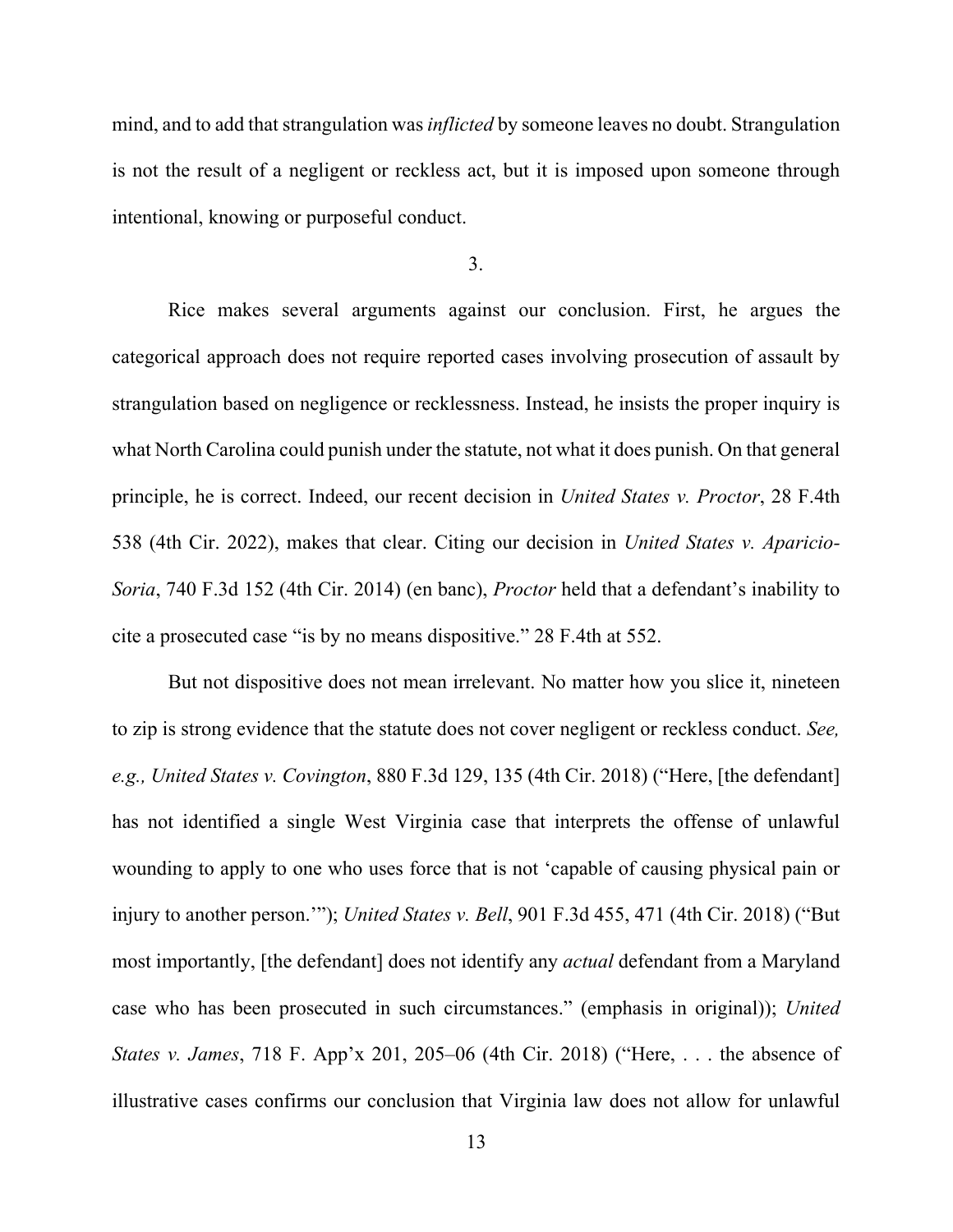wounding convictions based on the kind of omissions that [the defendant] imagines."); *United States v. Salmons*, 873 F.3d 446, 451 (4th Cir. 2017) ("[L]itigants must point to the statutory text or to actual cases in order to demonstrate that a conviction for a seemingly violent state crime could in fact be sustained for nonviolent conduct.").

Second, Rice argues that even if there are no reported decisions of assault by strangulation where the state brought charges for reckless or culpably negligent conduct, there are fact patterns that could lead to such prosecutions. Thus, he claims prosecution for violation of § 14-32.4(b) based on negligent or reckless conduct is a realistic possibility.

Rice provides the correct standard. As he notes, we must focus on the "realistic probability," not the "theoretic possibility" that a state would prosecute an individual for such conduct. *See Moncrieffe*, 569 U.S. at 191. And we are not to resort to "legal imagination" in determining whether there is a realistic probability that a state would prosecute an individual for such conduct. *See id.* But he applies the standard incorrectly. Rice's proposed hypotheticals are the just the sort of "theoretical possibilities" that our precedent forbids.

For example, Rice posits that a driver could run a red light and hit another car. If the passenger in the other car suffered extensive bruising on their neck from the seatbelt or the seatbelt wrapped around their neck making breathing difficult, then the driver could be convicted of assault by strangulation. Rice argues that there would be an assault, stemming from the driver's culpable negligence, and it would have inflicted physical injury by strangulation.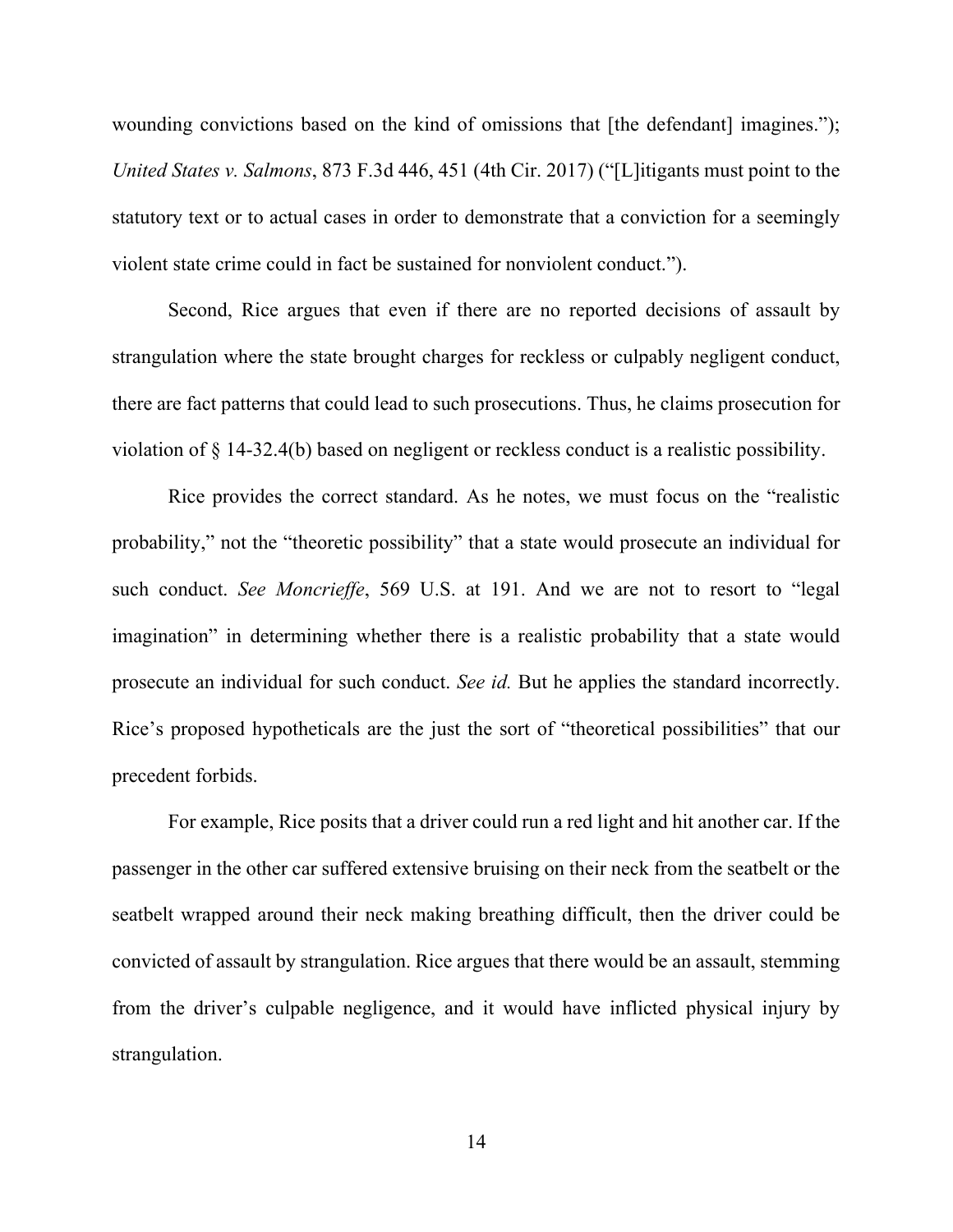We disagree. Rice seems to have borrowed the car wreck hypothetical from our recent decision in *Simmons*. In *Simmons*, we noted that it was plausible that a defendant could be prosecuted for assault with a deadly weapon on a government official if he were culpably negligent in driving a car that struck a government official. 917 F.3d at 320. But that hypothetical is realistic. Such circumstances could happen. In contrast, Rice's hypothetical, while theoretically possible, has a miniscule chance of ever occurring, and there is an even lower chance of being prosecuted for such conduct. Therefore, Rice's hypothetical does not rescue his argument.

Rice's other hypotheticals also fall flat. He describes the fact patterns of several cases that he proposes could result in a prosecution for assault by strangulation under North Carolina law. But none of those cases involve the statute at issue here. In fact, none of them involve an assault-by-strangulation statute at all. They involve charges of vehicular homicide, reckless aggravated assault, reckless driving, involuntary vehicular manslaughter, leaving the scene of an accident and first-degree murder.<sup>[7](#page-14-0)</sup> Comparing those cases to  $\S$  14-32.4(b) is like comparing apples and oranges.<sup>[8](#page-14-1)</sup>

<span id="page-14-0"></span><sup>7</sup> *State v. Kennedy*, 152 S.W.3d 16, 17–18 (Tenn. Crim. App. 2004); *People v. Jackson*, No. 196484, 1998 WL 2016627, at \*1 (Mich. Ct. App. Mar. 3, 1998); *State v. White*, 457 S.E.2d 841, 845–46 (N.C. 1995).

<span id="page-14-1"></span><sup>&</sup>lt;sup>8</sup> The dissent cites even more cases which it claims provide "realistic examples of strangulations that occur due to culpably negligent conduct." Dissent at 23. But much like Rice's hypotheticals, none of these additional cases involve this statute or a similar statute. Rather, one case involves a petition for adjudication of a wardship for a child, and the remaining cases involve convictions for inflicting corporal injury on a cohabitant, firstdegree reckless homicide and first-degree murder.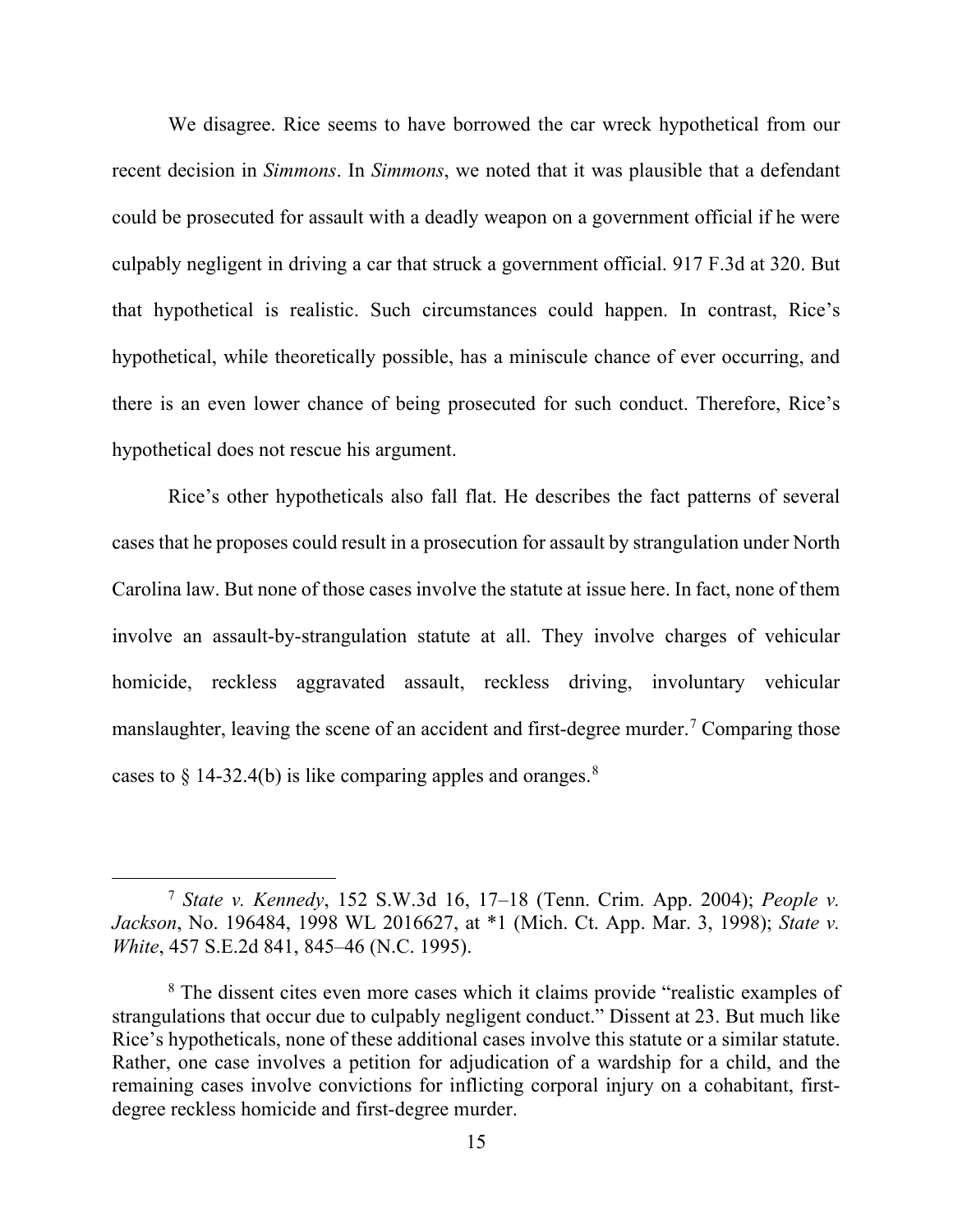From the plain meaning of "by strangulation" and "inflicting physical injury" to North Carolina reported decisions involving assault by strangulation to consideration of "realistic probabilities," we see no indication North Carolina would prosecute a defendant for the crime of assault by strangulation except where the evidence showed that the alleged perpetrator had an intentional, knowing or purposeful state of mind. The act of strangling requires such an intent. It cannot be completed recklessly or negligently. On at least one occasion, a prosecutor for the State of North Carolina has stated in open court that "[s]trangulation does not occur . . . by accident . . . [but] takes a deliberate act." *State v. Richardson*, 402 S.E.2d 401, 405–06 (N.C. 1991). We agree. Because assault by strangulation could only be accomplished if the state proves an intentional, knowing or purposeful intent, it satisfies the mens rea requirement for a crime of violence.<sup>[9](#page-15-0)</sup>

<span id="page-15-0"></span><sup>9</sup> Although the dissent suggests we previously held otherwise in *United States v. McMillian*, 652 F. App'x 186 (4th Cir. 2016), we disagree. Dissent at 23–24. In our unpublished decision in *McMillian*, a criminal defendant appealed the revocation of his term of supervised release following an arrest where he was charged with four North Carolina state criminal offenses, including assault by strangulation. 652 F. App'x at 188. We reviewed the argument that the court erred in classifying assault by strangulation as a crime of violence for plain error. *Id.* at 191. As we often do under plain error review, we merely assumed that one element of the test was met because the challenger clearly failed under a different element. *See United States v. Hare*, 820 F.3d 93, 105 (4th Cir. 2016) ("Assuming that the district court's instructions were erroneous and the error was plain, we find that the error did not affect Appellants' substantial rights."). Thus, in *McMillian* we did not review whether assault by strangulation was a crime of violence, but "[i]n the context of plain error review, we [were] content to assume" that assault by strangulation was not a crime of violence because even assuming it was, such error was not plain. 652 F. App'x at 193.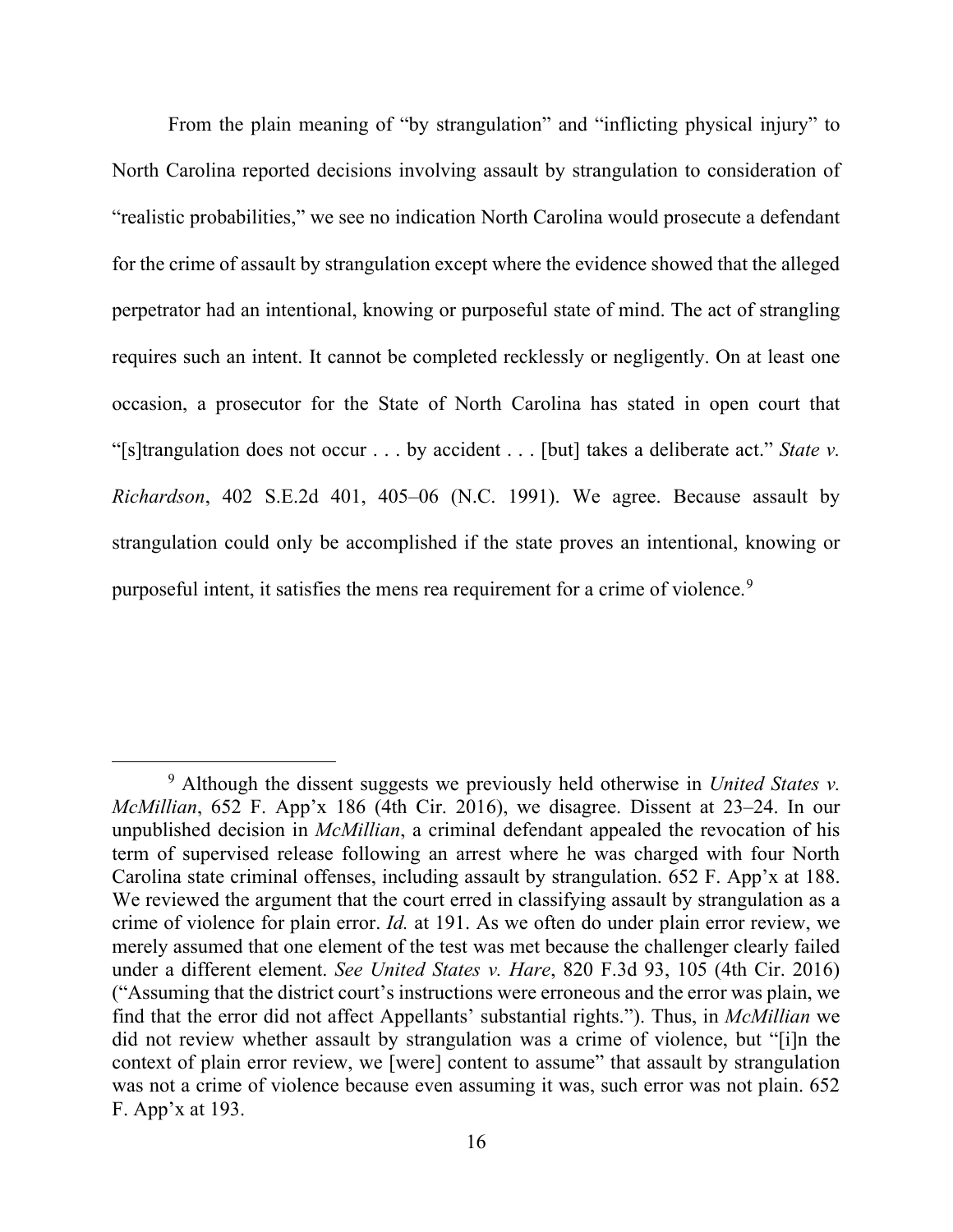III.

The categorical approach can lead to inquiries that our fellow citizens would find absurd. *See United States v. Battle*, 927 F.3d 160, 163 n.2 (4th Cir. 2019) ("Through the *Alice in Wonderland* path known as the 'categorical approach,' we must consider whether [the defendant]'s assault of a person with the intent to murder is a crime of violence."); *cf. United States v. Scott*, 990 F.3d 94, 126–27 (2d Cir. 2021) (Park, J., concurring) (collecting cases that demonstrate the absurd questions the categorical approach requires courts to consider). This is one of those. Even so, North Carolina's crime of assault by strangulation can only be committed with an intentional, knowing or purposeful state of mind. As such, it satisfies the mens rea required to qualify as a crime of violence. Finding no error, the district court's judgment is

### *AFFIRMED.*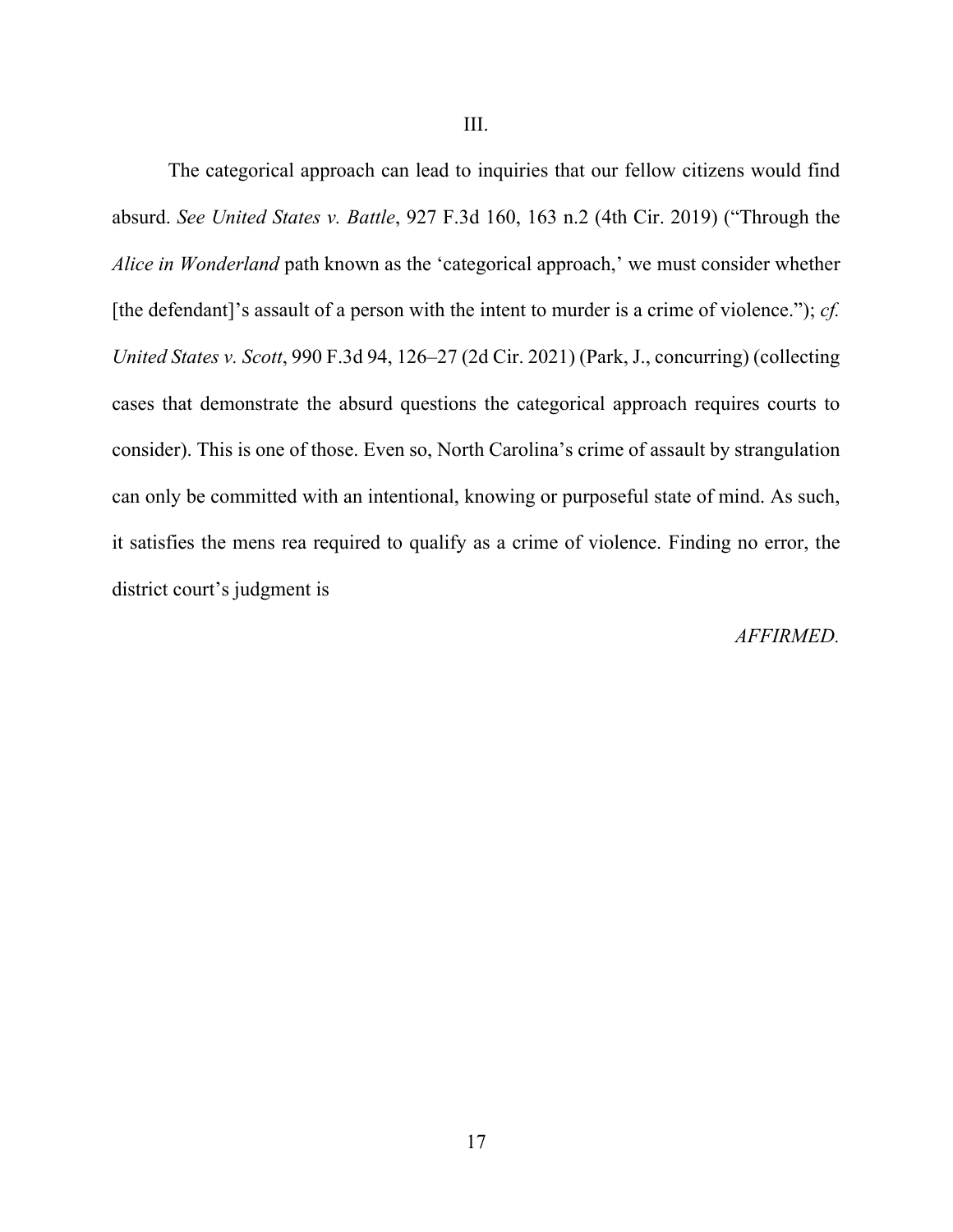KING, Circuit Judge, dissenting:

The only issue before us in this appeal is whether Dennis Rice's 2014 North Carolina offense of assault inflicting "physical injury by strangulation" qualifies as a crime of violence under the Sentencing Guidelines. *See* N.C. Gen. Stat. § 14-32.4(b) (the "strangulation offense"); USSG  $\S$  4B1.2(a)(1) (the "force clause"). Rice's offense was not a crime of violence, however, because the strangulation offense can be committed under North Carolina law with a mens rea of culpable negligence. Thus, it sweeps more broadly than what is required under the force clause. I therefore write separately and dissent.

### I.

# A.

### 1.

In assessing whether the strangulation offense qualifies as a crime of violence under the force clause, we must utilize the categorical approach. Pursuant thereto, an offense "qualifies as a crime of violence if all of the conduct criminalized by the statute — 'including the most innocent conduct' — matches or is narrower than the Guidelines' definition of 'crime of violence.'" *See United States v. Salmons*, 873 F.3d 446, 448 (4th Cir. 2017) (quoting *United States v. Diaz-Ibarra*, 522 F.3d 343, 348 (4th Cir. 2008)). That is, if the offense "can be committed without satisfying the definition of 'crime of violence,' then it is overbroad and not a categorical match" under the force clause. *Id.* (citing *Taylor v. United States*, 495 U.S. 575, 602 (1990)). And when scrutinizing the most innocent conduct criminalized by a particular statute, we consider only conduct for which there is a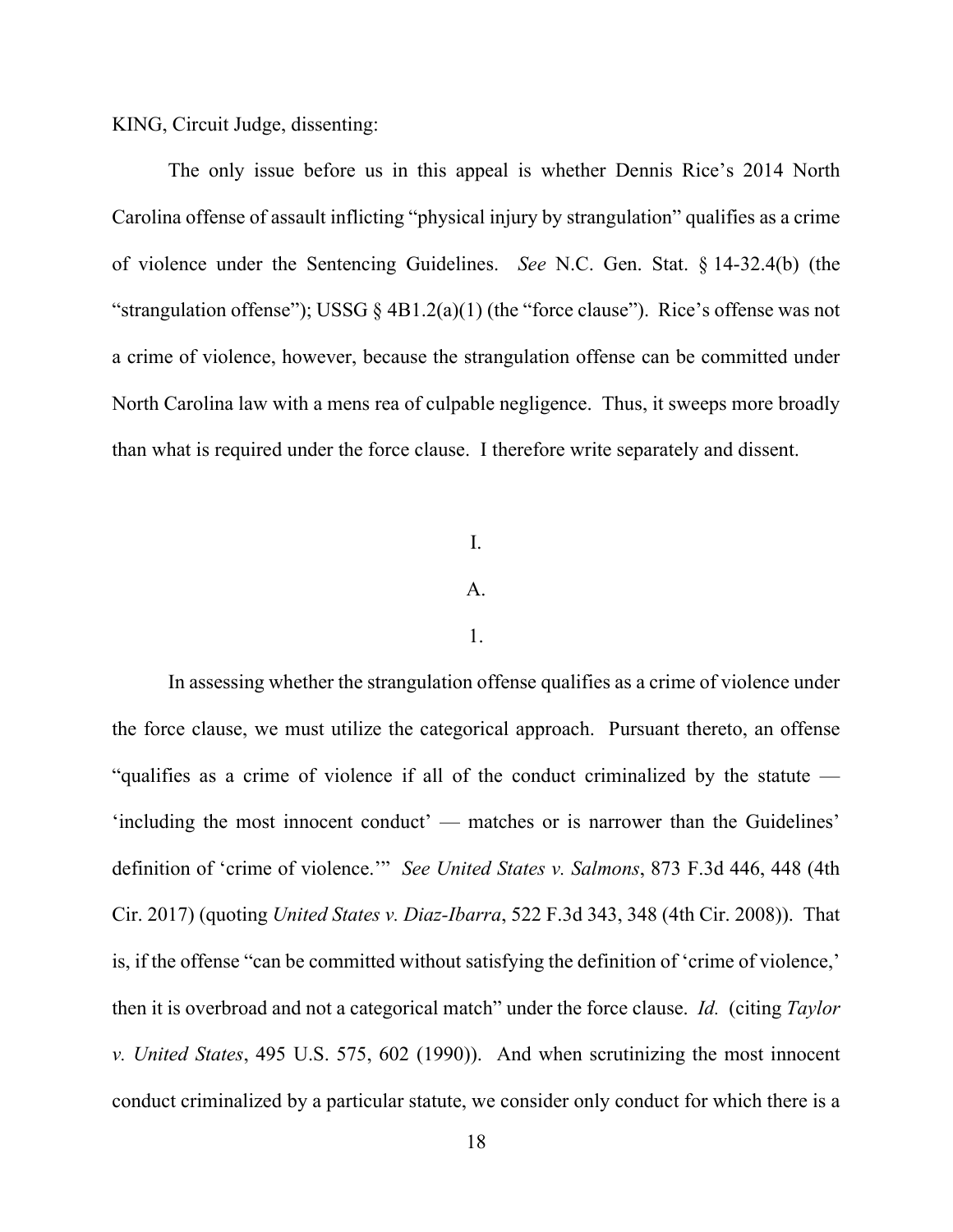"realistic probability, not a theoretical possibility," the law would actually punish. *See Moncrieffe v. Holder*, 569 U.S. 184, 191 (2013) (internal quotation marks omitted).

Additionally, the mens rea requirement of North Carolina's strangulation offense must match the mens rea required by the force clause. *See United States v. Simmons*, 917 F.3d 312, 320-21 (4th Cir. 2019). In that regard, it is important that the Supreme Court recently ruled in *Borden v. United States* that a crime capable of commission with "a less culpable mental state than purpose or knowledge" — such as "recklessness" — cannot categorically qualify as a crime of violence under the force clause. *See* 141 S. Ct. 1817, 1821-22 (2021) (plurality opinion); *id.* at 1835 (Thomas, J., concurring) (agreeing that recklessness is insufficient mens rea under force clause). Simply put, for an offense to categorically qualify as a crime of violence post-*Borden*, the offense must require a mens rea more culpable than recklessness.

### 2.

Against this backdrop, it is worth initially emphasizing that North Carolina has enacted multiple felony assault statutes that criminalize different types of assault. *See, e.g.*, N.C. Gen. Stat. § 14-31 (malicious assault in a secret manner); *id.* § 14-32(a) (assault with a deadly weapon with intent to kill inflicting serious injury); *id.* § 14-32.4(b) (assault inflicting physical injury by strangulation); *id.* § 14-34.2 (assault with a deadly weapon on a government official). To be sure, some North Carolina assault offenses categorically qualify as crimes of violence under the force clause. *See, e.g.*, *United States v. Townsend*, 886 F.3d 441, 445 (4th Cir. 2018) (ruling that assault with a deadly weapon with intent to kill inflicting serious injury is categorically a crime of violence). Other North Carolina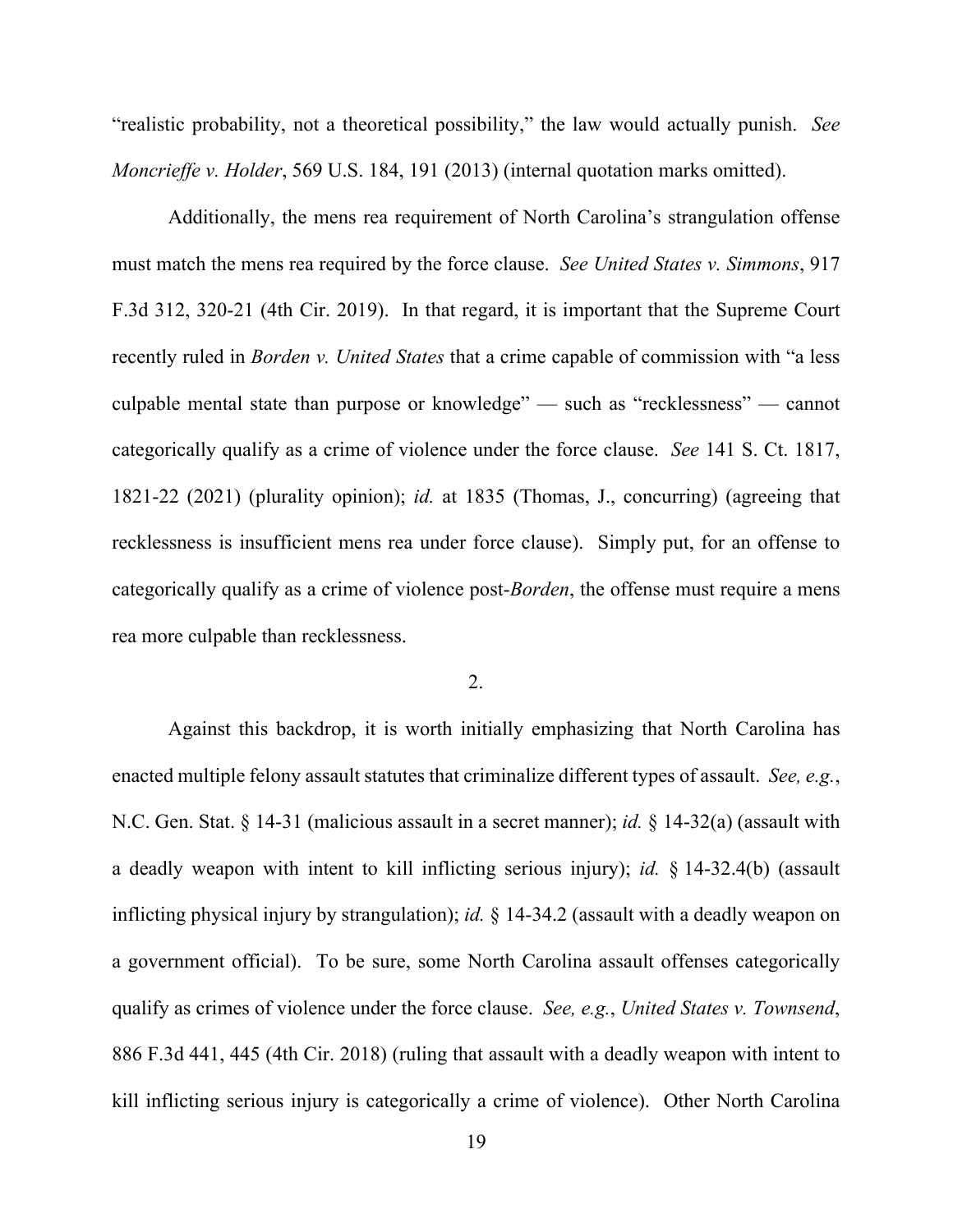assault offenses, however, decidedly do not qualify as crimes of violence under the force clause. *See, e.g.*, *Simmons*, 917 F.3d at 321 (ruling that assault with a deadly weapon on a government official is not categorically a crime of violence).

Relevant here, the North Carolina strangulation offense underlying Rice's 2014 conviction provides that "any person who assaults another person and inflicts physical injury by strangulation is guilty of a Class H felony." *See* N.C. Gen. Stat. § 14-32.4(b). As explained by the Court of Appeals of North Carolina, the strangulation offense has three elements, and is completed when a person "(1) assaults another person (2) and inflicts physical injury (3) by strangulation." *See State v. Williams*, 689 S.E.2d 412, 416 (N.C. Ct. App. 2009).

Notably, the Supreme Court of North Carolina has explicitly ruled that the mens rea required for a North Carolina "assault" offense generally encompasses culpably negligent conduct. *See State v. Jones*, 538 S.E.2d 917, 923 (N.C. 2000). We recognized as much in our 2016 decision in *United States v. Vinson*, observing that "North Carolina case law establishes that [a] defendant must act intentionally to be guilty of assault," but the requisite intent can be "established through proof of culpable negligence." *See* 805 F.3d 120, 125- 26 (4th Cir. 2015). And the North Carolina high court made clear in *Jones* that "culpable negligence" is "such recklessness or carelessness . . . as imports a thoughtless disregard of consequences or a heedless indifference to the safety and rights of others." *See* 538 S.E.2d at 923 (internal quotation marks omitted). That is, culpable negligence's "focus on thoughtless disregard" renders it "a lesser standard of culpability than recklessness, which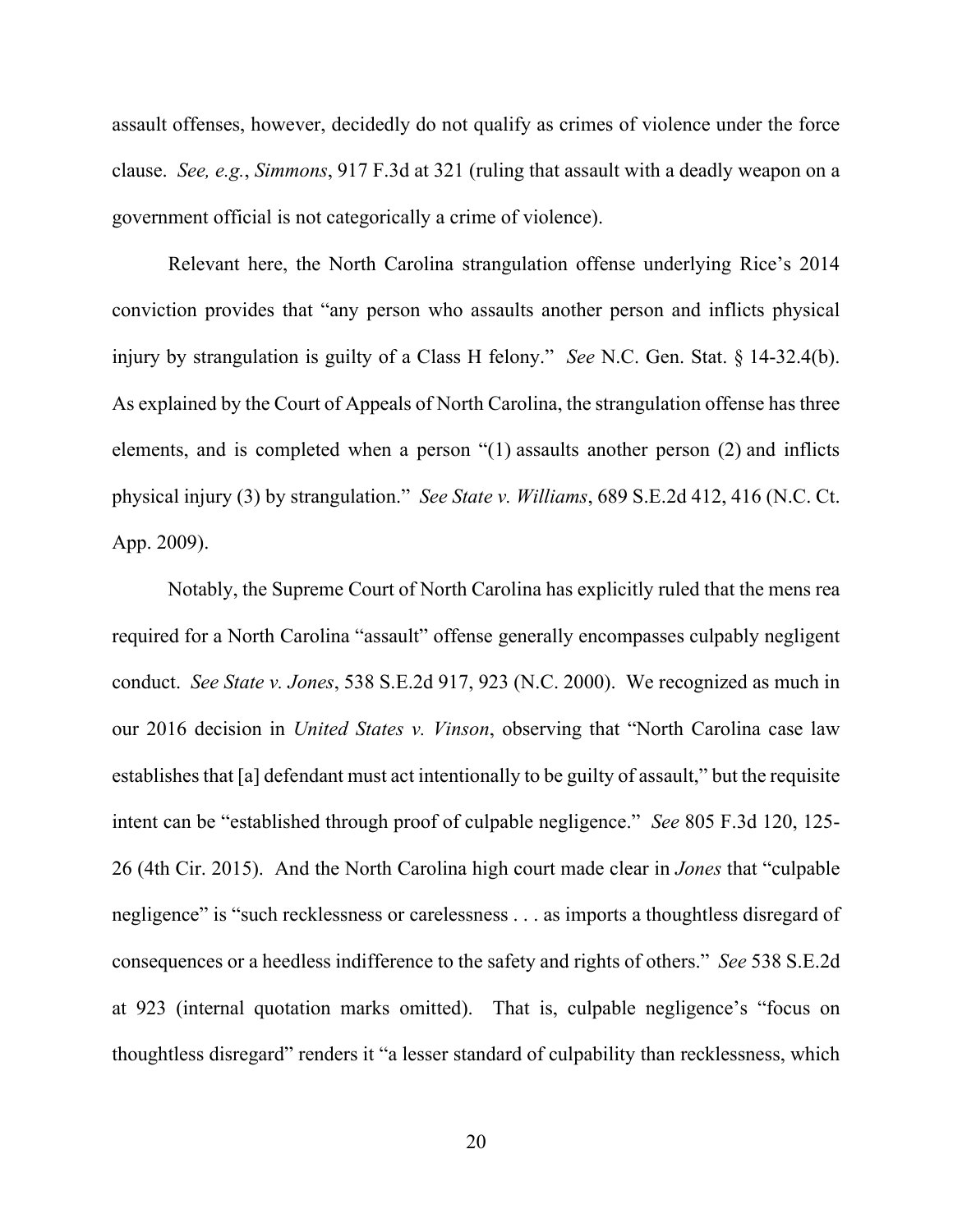requires at least a conscious disregard of the risk." *See Vinson*, 805 F.3d at 126 (internal quotation marks omitted).

#### B.

On appeal, Rice maintains that, because the mens rea requirement of "assault" as construed by North Carolina's high court — encompasses culpably negligent conduct, the strangulation offense fails to satisfy the *Borden* mandate and is therefore not a crime of violence under the force clause.In the name of "common sense," however, my good friends in the panel majority have ruled otherwise: that the strangulation offense is a crime of violence. *See ante* at 2.<sup>[1](#page-20-0)</sup> The majority has ruled that, even though a showing of culpable negligence satisfies the mens rea requirement under the "(1) assaults another person" element, the strangulation offense's other elements — "(2) [infliction of] physical injury (3) by strangulation" — bring it into the ambit of the force clause. *See Williams*, 689 S.E.2d at 416. Those other two elements, my friends conclude, heighten the mens rea requirement of the strangulation offense to embrace only "an intentional, knowing or purposeful state of mind." *See ante* at 12-13. But my good colleagues are mistaken.

1.

Contrary to the majority, the strangulation offense does not have any additional element that increases its mens rea requirement. And my conclusion in that regard is

<span id="page-20-0"></span><sup>&</sup>lt;sup>1</sup> The majority's reliance on "common sense" supports their view that this case is a "slam dunk" for the government. But the proper classification of prior convictions under the force clause requires more than common sense. That is, "we may not simply rest our decision on some concept of common sense. Instead, we are obliged to apply the categorical approach, and in doing so we are guided by circuit precedent." *See Mena v. Lynch*, 820 F.3d 114, 119 (4th Cir. 2016).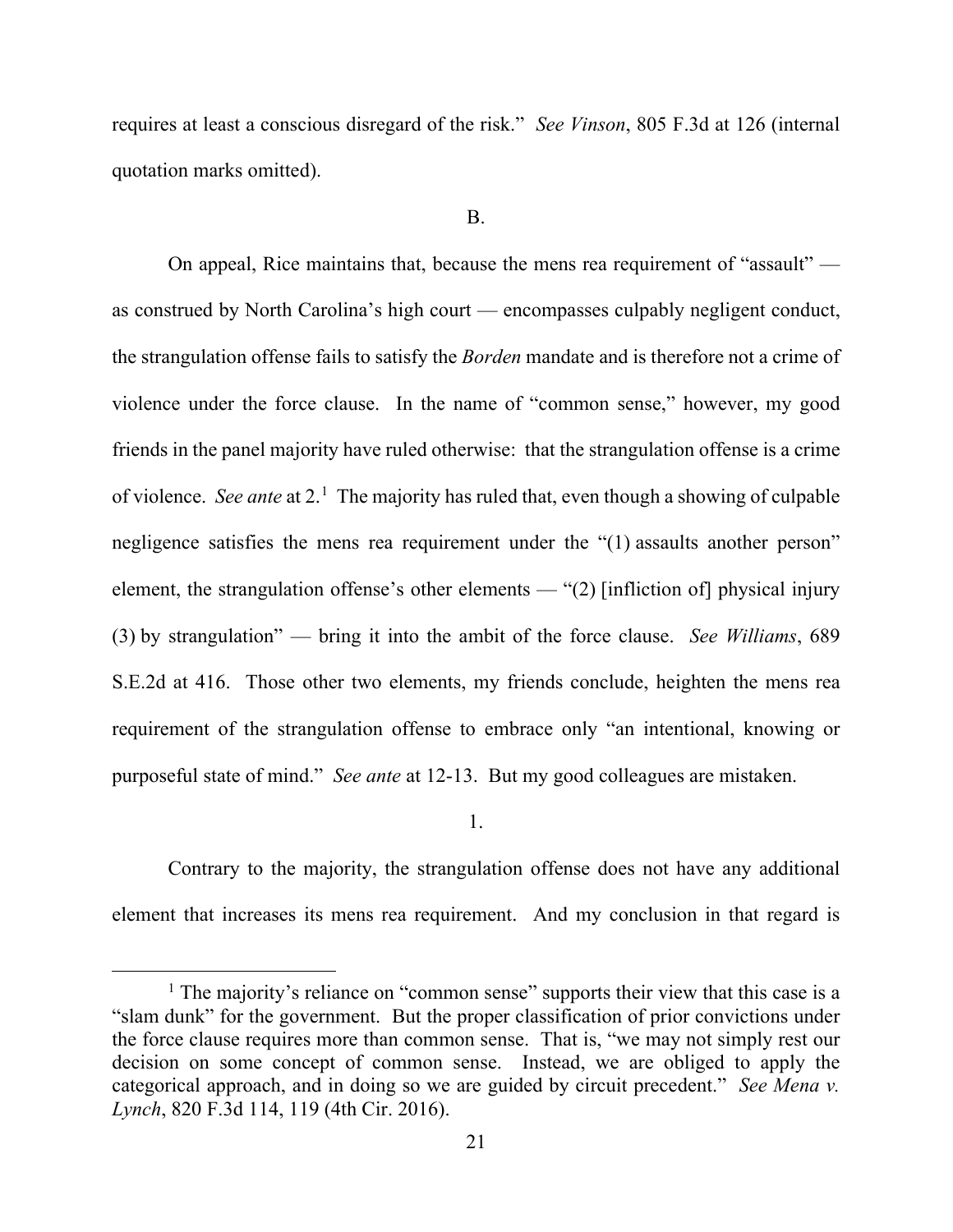consistent with our precedent as to whether other North Carolina assault offenses categorically qualify as crimes of violence under the force clause. In our *Townsend* decision, we ruled that the North Carolina offense of assault with a deadly weapon with the intent to kill inflicting serious injury satisfies the force clause, in that "the intent to kill element . . . requires proof of a specific intent to kill." *See* 886 F.3d at 445. As *Townsend* recognized, some North Carolina assault statutes do have an "additional element" — such as a specific intent to kill — that heightens the necessary mens rea. *Id.* at 447. In contrast, our *Simmons* decision explained that a North Carolina assault with a deadly weapon on a government official is not categorically a crime of violence under the force clause. *See*  917 F.3d at 321. That North Carolina assault offense, we recognized, "can be committed with culpable negligence," and no other elements of that offense increase the requisite mens rea. *Id.* 

This appeal is more analogous to *Simmons*. That is, the strangulation offense here and the assault offense underlying *Simmons* do not have any separate, distinct elements that mandate a heightened mens rea. $2$ 

<span id="page-21-0"></span><sup>2</sup> Seeking to render this case analogous to *Townsend*, the majority relates that the strangulation offense's pattern jury instruction requires that the defendant "intentionally ... strangle the victim." *See ante* at 12. That instruction, they assert, "constitute [s] additional evidence that [the strangulation offense] cannot be committed without intentional conduct." *Id.* But the majority fails to acknowledge that the same intent formulation was in the North Carolina pattern jury instructions for the assault statutes at issue in *Vinson* and *Simmons*. As we explained in *Vinson*, the pertinent instruction refers to intent only in its first clause, which describes the nature of the assault rather than the mens rea requirement. *See* 805 F.3d at 126. In these circumstances, the majority's reliance on the pattern jury instruction is misplaced.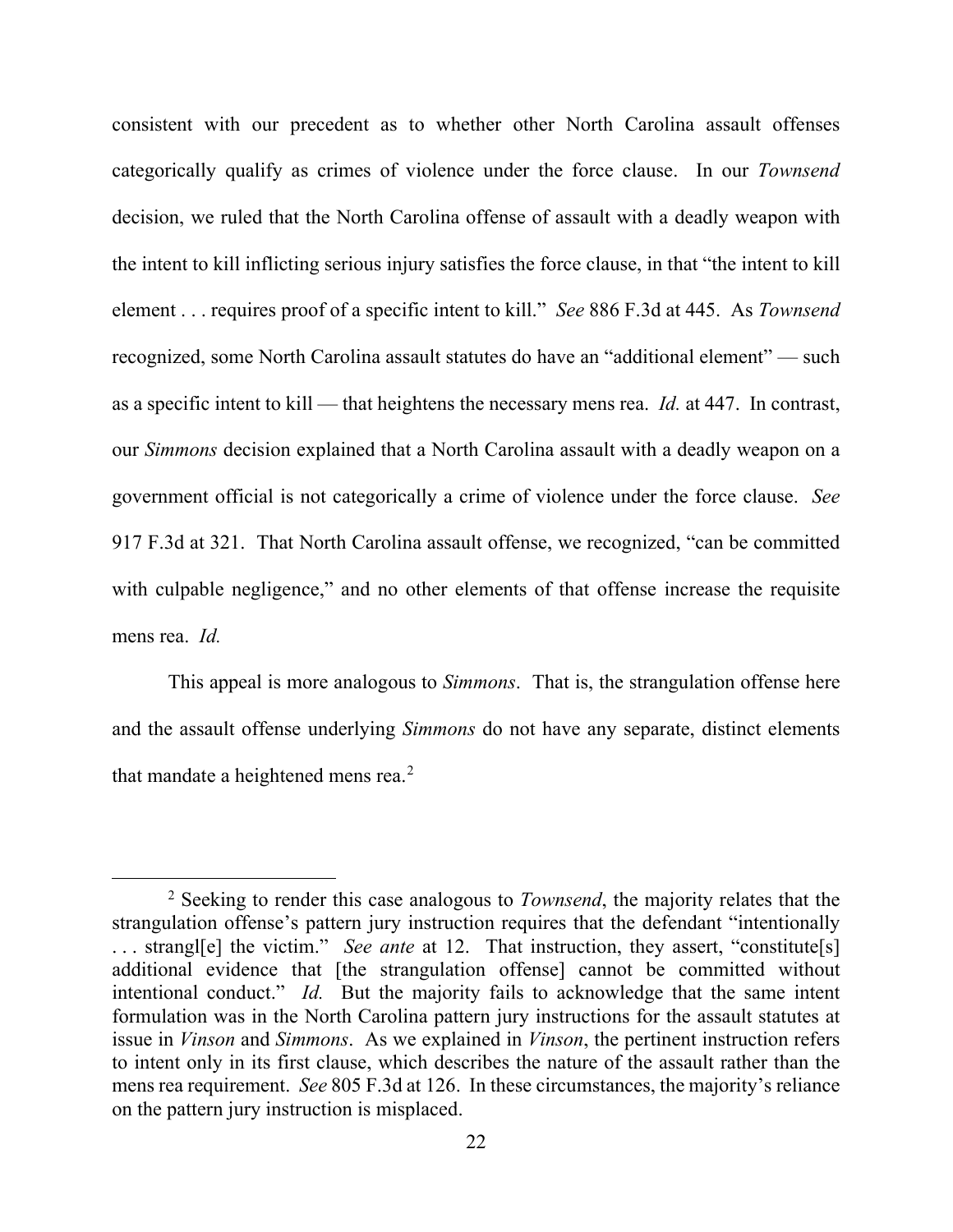2.

I am also unpersuaded by the majority's reliance on the "realistic-probability" test. Chiding Rice for failing to identify a North Carolina case that shows how someone could recklessly or negligently strangle another person, the majority contravenes our en banc decision in *United States v. Aparicio-Soria*, 740 F.3d 152 (4th Cir. 2014). In that case, the defendant was unable to identify any example of a Maryland state conviction for a resisting arrest offense involving de minimis conduct. *Id.* at 157-58. Our en banc majority nevertheless concluded that the subject offense was not categorically a crime of violence under the force clause because state court precedent recognized that "non-violent offensive physical contact" could satisfy it. *Id.* In that circumstance, as we recognized, the realisticprobability test was satisfied. *Id.* at 158.

As a threshold matter, today's majority disregards realistic examples of strangulations that occur due to culpably negligent conduct. In fact, Rice has provided us with several good examples. *See In Interest of Carthen*, 384 N.E.2d 723, 725 (Ill. App. Ct. 1978) (strangulation occurred "accidentally" when a mother "looped [a television cord] around [her] child's neck"); *People v. Pegeron*, No. A130485, 2012 WL 826949, at \*1 (Cal. Ct. App. Mar. 13, 2012) (strangulation occurred "accidentally" when defendant "looped [his arm] around [the victim's] neck" while "roughhousing"); *State v. Dehne*, No. 2011AP981-CR, 2012 WL 6012996, at \*1 (Wis. Dec. 4, 2012) (strangulation occurred recklessly when a victim wearing a harness attached to an I-beam was pushed down a staircase); *see also State v. O'Carroll*, 896 A.2d 1125, 1138 (N.J. Super. Ct. App. Div. 2006) (recognizing that strangulations occur accidentally). And notably, we have recently